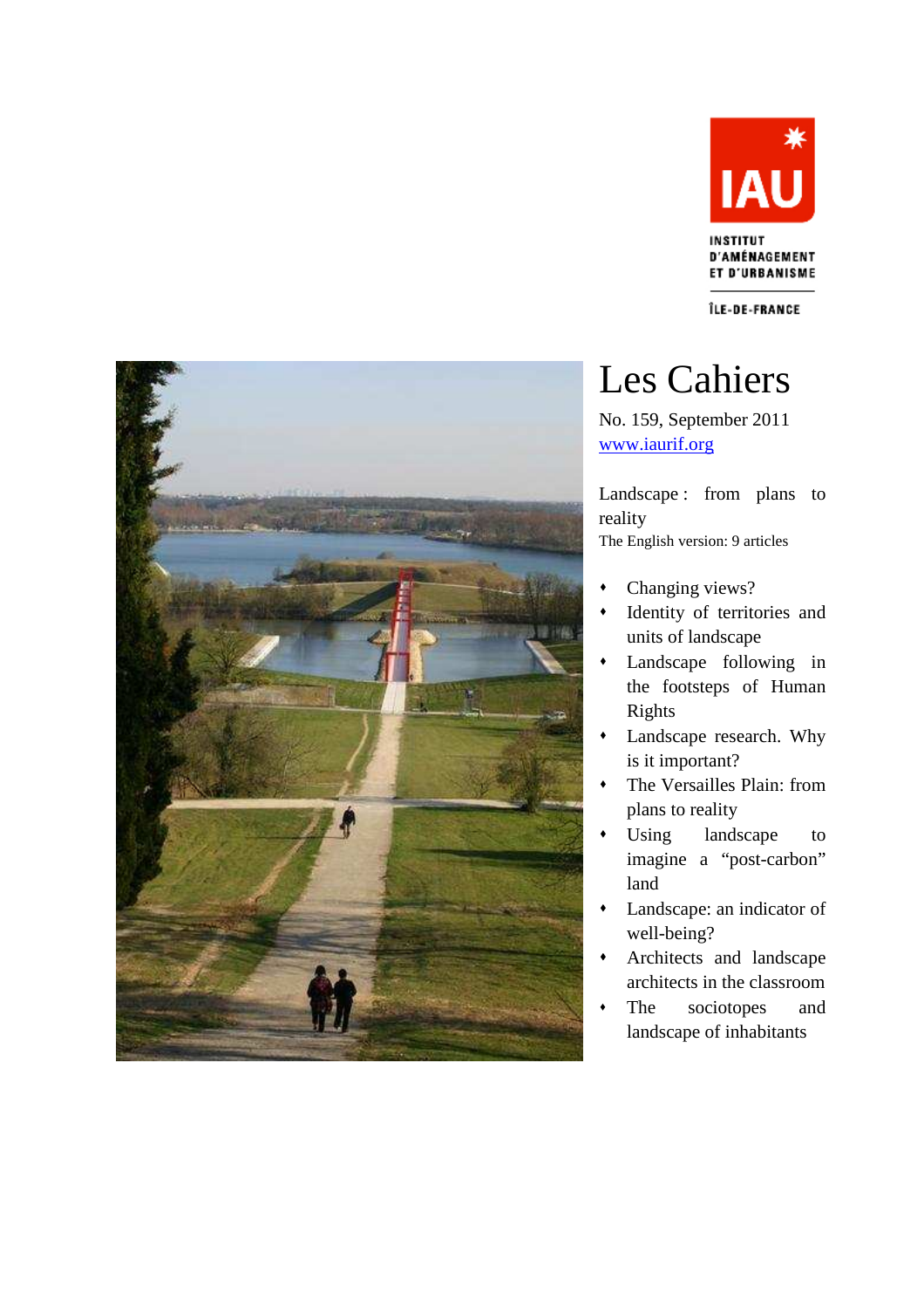# **Understanding**

Understanding landscape as an object has considerably progressed over the last 20 or 30 years. The matter is therefore not to go back to this knowledge, but to pinpoint the new questions that it raises and the stakes that it makes appear. What are the new looks, the new landscapes and the new actions that are undertaken? In a plural society, how can looks that are sometimes contradictory, and each of them legitimate, coexist? What landscape and what society do we wish? What relations between places, between people, between places and people? Landscape is a social reality; as such it is a part of one of the three pillars of sustainable development: the social. Landscape, as other facts of society (ways of living, roots, commitments, sexuality, family, politics, religion…), being more and more a choice rather than something given, it is important that this choice be informed. The goal remains sustainability –neither a static society nor static landscapes, but taking their evolution into account.

# **Taking action**

In order to make landscape studies more effective, with regards to their objectives, it is useful to know the conditions of the implementation: how are the knowledge tools mobilised? What actual impact each tool has had? How is the passage from thought to action, from design to reality? Some projects make this link visible. Large enough to have an effect on the landscape, beyond their setting, they may be achieved by a sole owner, but also be managed by multiple stakeholders, who must find the ways of a common management. Those projects must be considered as places of experiment, bearing lessons for other territories, and not as exceptions, even when they benefit from special attention and means (regional natural parks, "strategic sites", greenbelt, and places

of high heritage value, such as the plain de Versailles…). How can the limits of the project be overcome? Among the ways of achieving this are: revealing the unique characters that are gathered under the name of *genius loci*: taking the "long time" and the evolving character of a place into account; conducting a "landscape approach" that integrates and unites scattered projects, whether former of newer.

# **Anticipating**

"Landscape" means an area, "as perceived by people", states the European Landscape Convention, adding that its "character is the result of the action and interaction of natural and –or human factors". Landscape is therefore not a mere image: it is a place of living, and beyond the highlighting of good examples, it is important to ask "a landscape, for whom?"; it is shaped by people, and beyond what is seen, it is important to ask" a landscape, by whom?" This section identifies some examples of new practices that give courses of action for the future, answering either "for whom?" with the attention to inhabitants and users, or "by whom?" with projects of rural and urban planning stakeholders, and with awareness raising and training of tomorrow's actors. A landscape cannot be conserved without conserving the activities that produced it and the people who practised those activities. A landscape cannot evolve in a satisfactory way if those activities are in jeopardy. Beyond professionals and decision-makers, the entire society is concerned.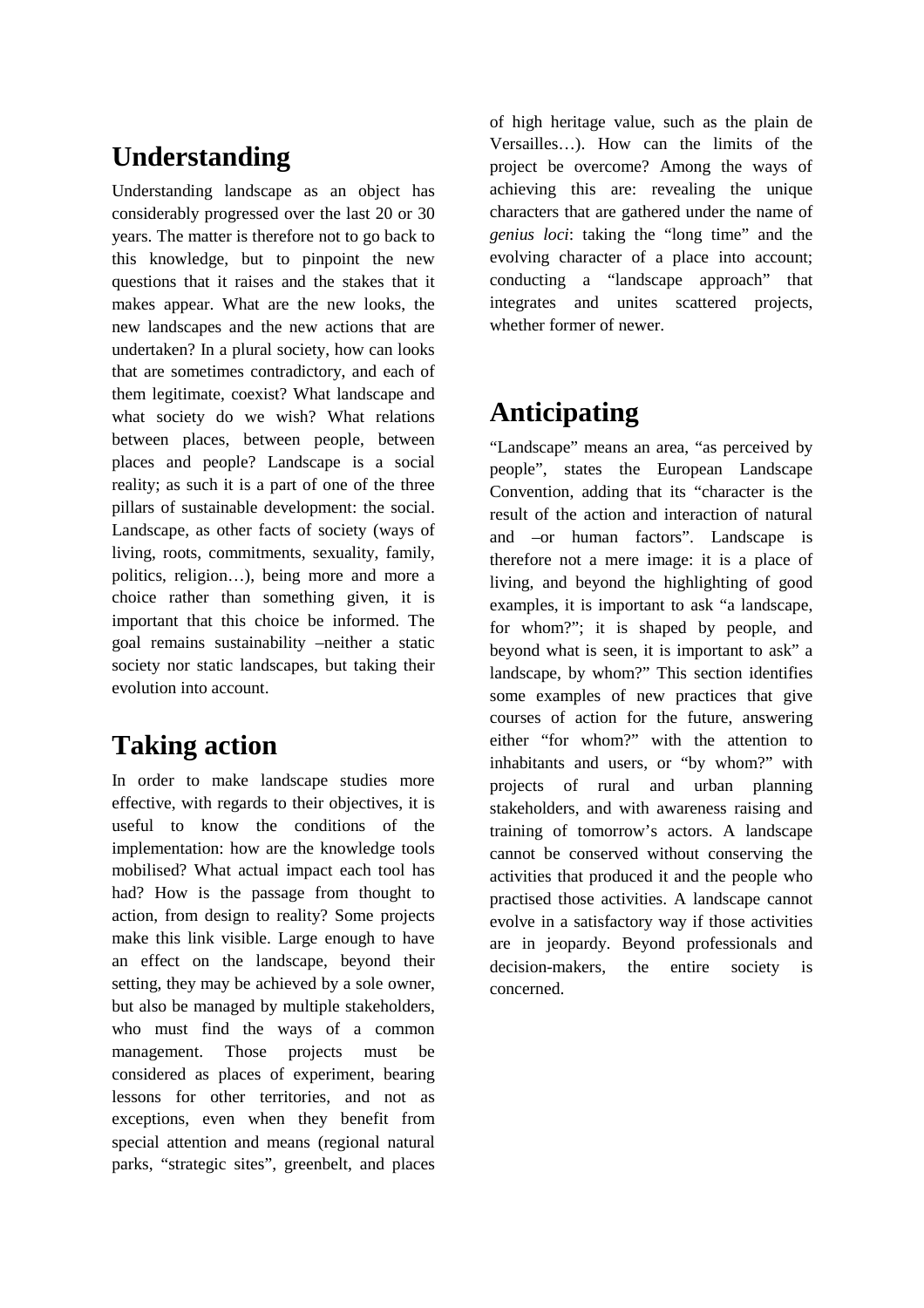# **Changing views?**

**Nicolas Laruelle**  IAU île-de-France

**Recent technological advances have brought us new experiences of real, virtual or hybrid landscapes. By turns, they sharpen or dull, but always change our perception of landscapes. Time for a closer look.** 

In his work *Paysages en mouvement,*  Transports et perception de l'espace, XVIII<sup>e</sup>-XX<sup>e</sup> siècle (*Landscapes in motion, Transport and the perception of space, 18th-20th centuries*), Marc Desportes demonstrated how technology, and especially transport technology, played a role at least as important as painting in the formation of the Western landscape: how each new transport mode suggested and often imposed on the traveller new ways of doing, seeing, feeling and finding ones bearings – a new take on the landscape. For example, in the middle of the  $19<sup>th</sup>$  century, rail travel forced the traveller to look ahead into the distance. The dizzying new speed made it impossible to take in the sights whizzing past next to the tracks. The railway landscape with all its variation was born.

### **Real landscapes**

 $\overline{a}$ 

Over recent years, transport technology has progressed hand in hand with paradoxical urban changes. In the centres of major cities, new glass-panelled tramways and cycle lanes are a break with the staccato rhythm and ultralow view of cars. Users experience a more laid-back, almost aerial view of the world, no doubt idealised by some "urbanophile" thinking<sup>1</sup> as a city finally at one with itself.

Further out, the increasing number of bypass ring-roads has, in rare cases, afforded a more sweeping view of the city. Mostly, however, they have brought an exponential rise in the number of roundabouts that blot the motorist's horizon propelling him like a spinning top, disoriented, into the ever-expanding near suburbs.

But, rather than these vehicle and infrastructure changes, it has been more so the explosion in mobility that has changed our view of the landscape. The increase in daily travel, both in frequency and distance has broadened the extent of landscapes encountered everyday, often out of necessity, blurring our ability to get a fix on the changes as they happen. At the same time, increasing access to air travel has perhaps afforded us a new take on everyday landscapes: "viewed from high above, who can say a vast suburban area isn't as captivating to the eye as the most picturesque alpine valley?<sup>2</sup> $\cdot$ . We can see the school recently build beyond the road that, until now, had marked the edge of the urban area, or the electricity pylon that contrasts so sharply with the patchwork farmland.

### **Virtual landscapes**

l

The chance to float freely over the landscape was the key to the success of *Google Maps* or *Google Earth* that is now equipped with a

in this issue of *Les Cahiers de l'IAU*, Sept. 2011, p. 92.

<sup>1</sup> See the reading note on *Antiurbain, Origine et conséquences de l'urbanophobie*, by Joëlle Salomon Cavin and Bernard Marchand, 2010,

<sup>2</sup> Serge Briffaud, « Le monde vu d'en haut. Une histoire de la vision panoramique » ("The world viewed from above. A history of panoramic vision"), *Paysage et aménagement* (*Landscape and planning*), no.31, June 1995. Quoted by Laurent Perrin, « La ville panoramique, Évolution des regards aériens sur Paris et sa banlieue » ("The panomaric city, Changing aerial views of Paris and its suburbs)*, Les Cahiers de l'IAURIF*, no.120, January 1998.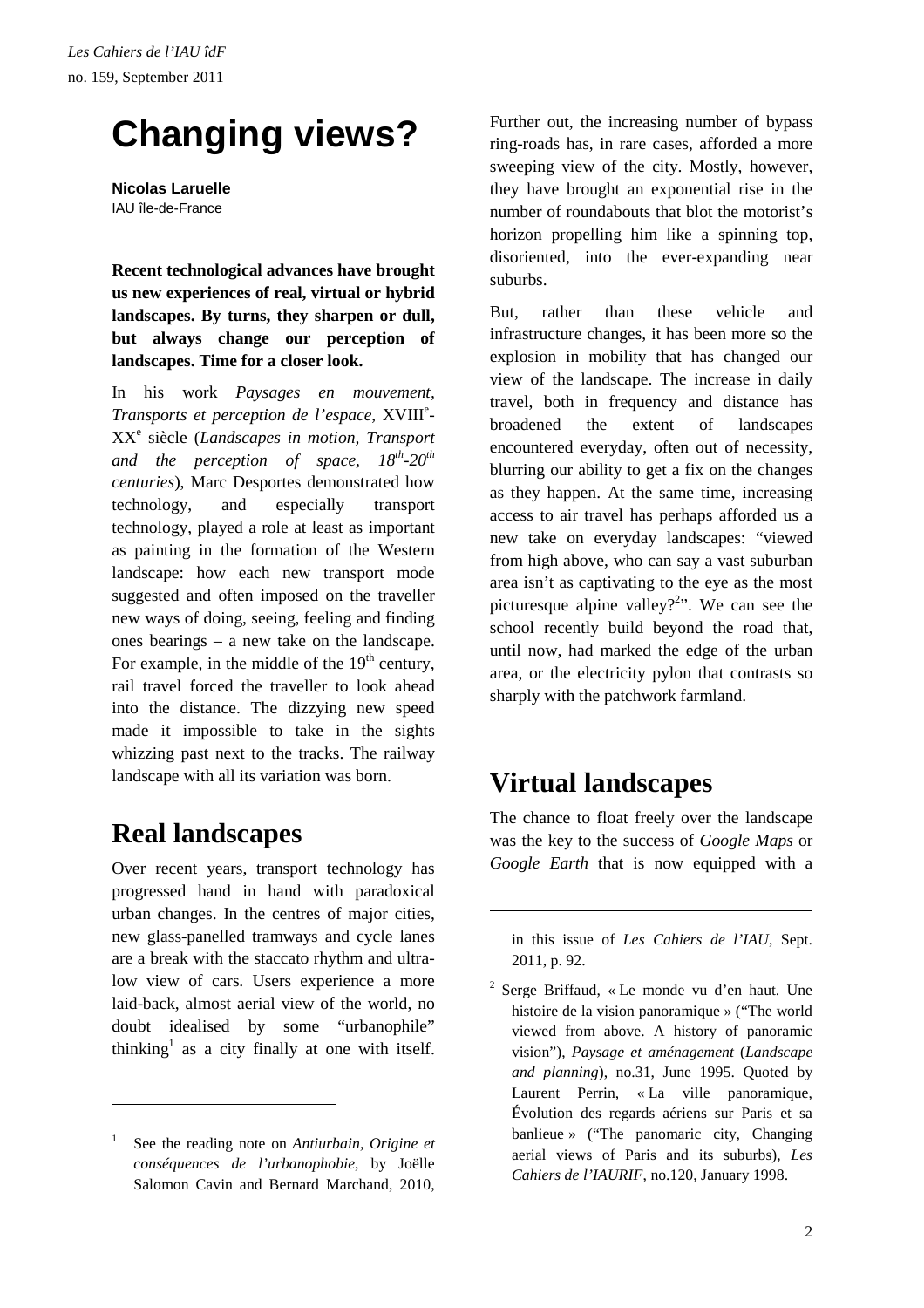flight simulator. These online platforms offer multiple and contrasting viewpoints and even allows us to take a virtual stroll down an urban street or a country road with *Google Street View* (and in 3D for some areas). Here is perhaps something remarkable about recent technological advances: virtual worlds are seen less often as alternatives or substitutes for the real world, but rather as tools that enhance our ability to look upon this real world.

Advances in the representation of real landscapes have been impressive. For example, children travelling through a town for the first time with their parents are quite able to give them directions as they have already been there in video games such as *Midtown Madness*. The views of Paris in the game are incredibly realistic, with its Haussmanian buildings, RATP buses and characteristic green and grey building site fences! A video-game reviewer was so impressed by how Manhattan was rendered in the latest *Spiderman* game that he recommended his readers take a break from the game and enjoy a stroll along its streets as a taster for their next weekend trip to New York – a trip enhanced rather than replaced the virtual New York. Developments in video games also seem to be moving more and more towards *serious games*, which are primarily educational and offer virtual situations that allow gamers to understand real situations better.

Against that, *Second Life*, an entirely virtual world, has been on the decline since 2009 with its main continent even beginning to empty – this despite the absence of a competing platform. The use of images from *Second Life* in the film *The Dubai in me* has an interesting resonance here: by overlaying virtual landscapes, promotional property videos and real landscapes, the German documentary film-maker Christian von Borries seeks to condemn the dehumanising of the real world in the emirate state.

## **Augmented reality**

Fifteen years ago, Paul Virilio envisioned a dangerous separation of the world of the senses into real and virtual. However, it now seems we are witnessing a blending of the real and the virtual in an *augmented reality*. This new reality heightens our perception of the landscape while at the same time limiting the impact of signposts, "you-are-here" maps and interpretive billboards on the landscape. It calls to mind the quote from Paul Éluard: "There is another world, but it is within this one".

The explosion in the use of *smartphones* has led to the development of themed audioguides (e. g. *ZeVisit*), the ideal accompaniment to a visit to the landscapes of Mont Blanc or to a wine-tasting trip around Bordeaux. The invention of the accelerometer that detects a screen's orientation has recently spawned new applications that show information superimposed on the screen when it is pointed towards a landscape (*Layar*) or even towards the sky (*Skypix*). We can access information on how an historic building was constructed, on the history of an ancient tree or on how far away a star is.

We will soon be seeing this information on the lenses of a pair of glasses or on a car's windscreen, a project under development at General Motors. The car manufacturer plans to integrate not only SatNav information into the windscreen (via a virtual cable the driver can follow) but also, for example, the equivalent of our so-called "brown signposts" with cultural and tourist information, customised to each person's individual tastes: major jazz artists, industrial heritage, etc.

That said, Paul Virilio's prediction is not without resonance: in the future, holograms will be developed that can hide a power line or make a castle destroyed many centuries ago reappear: an over-augmented reality that could reignite the tensions between the real and virtual worlds.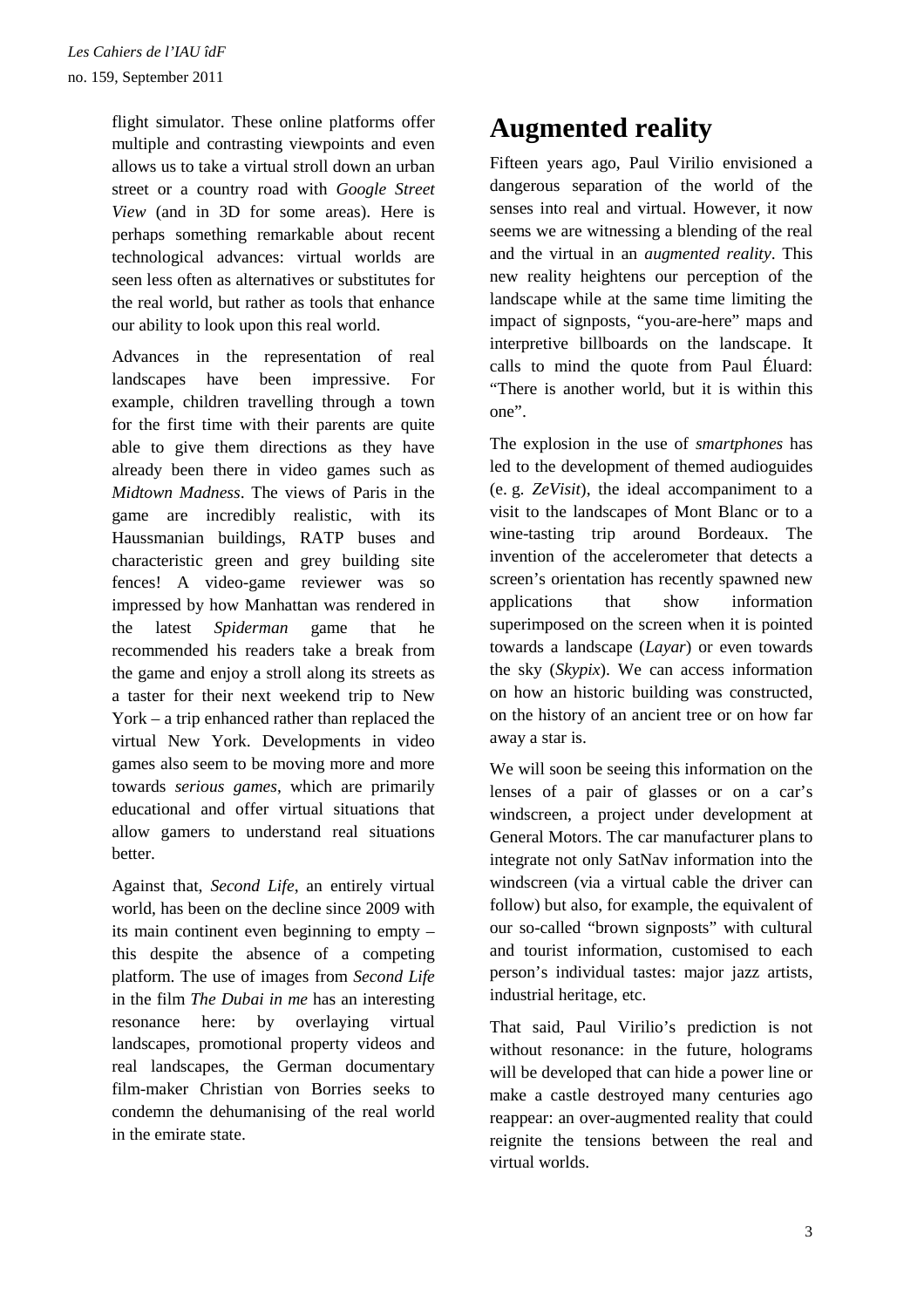# **Identity of territories and units of landscape**

**Pierre-Marie Tricaud Corinne Legenne**  IAU île-de-France

**When it comes to landscape, identity is a frequent expectation. What shapes this expectation? Is it able to define territories as the** *Atlas des paysages* **(landscape atlases) try to do? Territories have long histories and their identity is not simply a product of their landscapes or activities. But identity is always an important component of the feeling of collective belonging and therefore of the social and community fabric.** 

In the current context of industrialisation and globalisation which tends towards uniformity, the assertion of identity is even more pressing. It is a question faced by individuals, peoples and territories. Our analysis focuses on the last of these dimensions, but the identity of any territory and the identity of its inhabitants have a reciprocal influence. At first defined as that which is identical, identity became to mean that which is singular, since it is the same criterion that allows us to declare some objects identical and to distinguish all of them from others. Identity can be defined as all the traits that make individuals or countries what they are and not something else.

## **Identity card**

Everything we need to identify an individual is listed on what we call his *identity* card: a face, shown on the *identity* photo, a name, address, date of birth, height, distinguishing features. And we can transpose the elements detailed on the identity card onto a region: a recognised name – a real sign of identity when the inhabitants can be described by an adjective derived from it (which allows them to use their place's identity as a part of their own); an address, that is a location; a size, that is an area; a specific history, if not a date of birth; distinguishing features, which give it its geography; a face, that is to say landscapes; it can also have symbolic attributes – emblems, a coat of arms, logo, flag, anthem, motto, etc.

## **Identity and landscape**

Landscape studies and projects draw heavily on the concept of identity – even if they are not alone in doing so, as a region's identity greatly outweighs that of its landscapes. This approach is encouraged by the European Landscape Convention, which invites each signatory State "to *identify* its own landscapes throughout its territory" (art. 6.C.1.a.i). Well before this convention, the *Atlas des paysages*  (landscape atlases) have been drawn up for around twenty years in French departments or areas such as natural parks, identifying landscape units and describing the characteristics that make them unique.

The search for identity is not always explicit, as landscape units are defined more by their homogeneity, as per the official method of the Environment Ministry (Luginbühl, 1997). The units are nonetheless identified in this process, most often using a name or the boundaries that mark the changes in geomorphology or land use. The name is often an indicator of the strength or weakness of the units delineated in this way: Some atlases show incongruous names that simply reflect how the landscape planner felt on the day he visited the area. These names have little or no connection with local history and are used likewise elsewhere. This gives a sense of how identity is much more than just homogeneity or what a person might feel on a given day, but it is rooted in a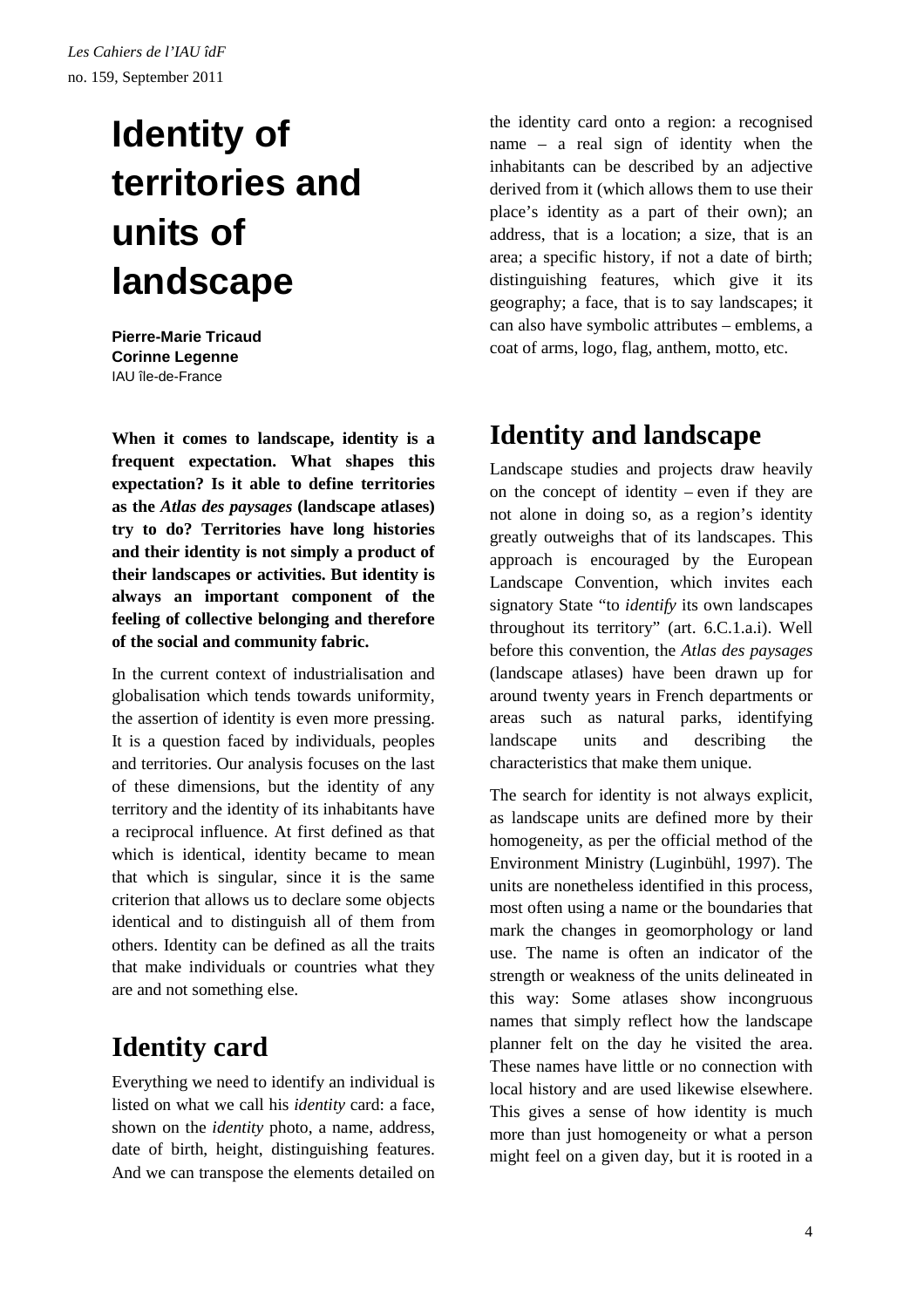long history and shared relationship with the local people.

## **Identifiable territories**

Landscape units are not only defined by purely visual criteria. The perception of landscapes is also linked to their use: those that are frequented on a daily basis are more strongly felt as belonging to a single unit rather than those that are not. A "population basin" (an area where most of the people spend most of their lives, such as a town and its satellite villages) therefore acts as an important criterion in identifying units, even if there are no visible limits or differences in the landscape. The best examples are where the "population basin" can be superimposed over a unit of relief or land use, or even both. The ideal case is where there are view points from where the whole unit can be viewed in one glance<sup>3</sup>: this occurs in places such as Mantes, Meaux, Melun and Montereau, which are both geographical and population units.

However, no one method of delineating landscape units can take precedence over another: the perfect delineation does not exist. Landscape units are rather a knowledge tool, to be utilised by projects that are likely to have a direct impact on them. For this reason, even if a *Schéma de cohérence territoriale* (or *Scot*, French regional strategic plan) is operative only within its boundaries, it should also take into account what is beyond them, across the entire area of all the landscape units affected. A readily identifiable landscape unit such as the *plaine de Versailles* (Versailles Plain), is

 $\overline{a}$ 

more difficult to manage when it is shared between several municipality associations $4$ )

Territories that stand the test of time should be built around a strong identity, whether landscape is a strong marker of this identity or one marker among others. The so-called *territoires de projet* (project territories) only apply for the duration of the relevant project, much shorter than the life of institutional divisions (as of today, 220 years for the French departments, 150 years for Paris within its current boundaries). If inter-municipal bodies (in France, *communautés urbaines*, *communautés d'aglomérations* and *communautés de communes*) are to stay for that long, they should as well have an identity. In regions other than Île-de-France, intermunicipal bodies have been naturally established around the immediately identifiable entities that are the urban areas around the main cities. In the same way, in rural areas, inter-municipal bodies have been drawn upon cantons, which are not only electoral constituencies, but reflect an ancient structure of village satellites of a market-town.

In Île-de-France, as the inter-municipal bodies that first arose were too small (sometimes just two municipalities!), there has been a shift towards much larger groupings, which are often not focused around a central town. Even in places where there is a centre, the name doesn't always make reference to it (*Plaine Commune* rather than Saint-Denis or *Grand Parc* instead of Versailles). Other names are just as lacking in originality: *Deux Fleuves*  (Two Rivers), *Étangs* (Lakes), *Boucle de Seine* (Seine Loop), etc. Because the name encapsulates the identity, an unoriginal name reflects a weak identity (as for a grouping of unrelated entities) or an unaccepted identity (as for a refusal to recognise a centre's predominance).

**<sup>3</sup>** See the article by Jean-Christophe Bailly, "La ville entière" (The whole town), in the eponymous issue of *Cahiers de l'École de Blois* (Journal of Blois Landscape School), March 2010, pp. 6-9.

<sup>&</sup>lt;sup>4</sup> See the article by Marie de Naurois, "La plaine de Versailles «entre projet et réalité»", *Les Cahiers de l'IAU*, no. 159, 2011, pp. 52-53.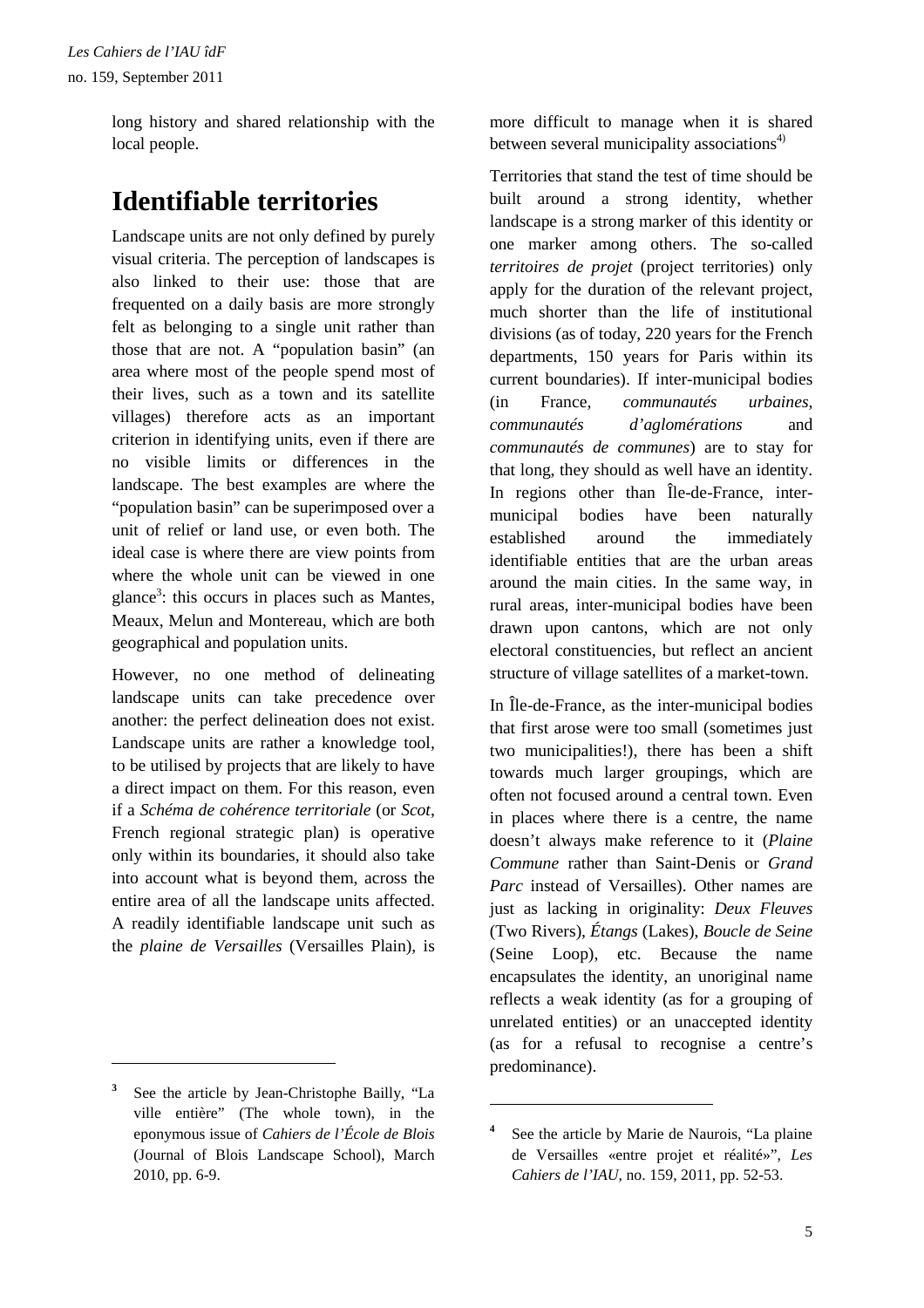Furthermore, local communities that reflect clearly identified entities are a major issue for local democracy. The turnout at canton elections is always higher in rural areas as the canton is centred around its principal markettown, whereas in urban areas, the canton is a mere constituency. Can the inhabitants build an identity for these new groupings that can inspire a sense of belonging?

The issue of regional identity can be felt as passionately as that of peoples or individuals. Knowing how many wars and conflicts can be attributed to identity<sup>5</sup>, some are wary of defining identified territories and prefer "project territories" that are more consensual because of their greater flexibility. Violence, however, has always come from the idea of land as property. However, if we chose to consider that it is the inhabitants who belong to the region, strengthening its identity could help newcomers integrate better without having to relinquish that which makes up their own identity.

 $\overline{a}$ 

#### **Landscape units in Île-de-France**

The Île-de-France database of landscape units is part of ongoing work to identify and describe landscapes (just like the departmental landscape atlases), encouraged by the European convention.

There is no ideal subdivision that would match with a large landscape unit. The "departments" are arbitrary subdivisions of French territory and their origins have little to do with landscapes; the French "regions" are similarly lacking identity, being collections of departments rather than geographical or historical entities: the Paris basin is much larger than the current Île-de-France region, and the former Île-de-France province extended further north and not as far to the east). The region has the advantage of being a larger area than the department, hence with fewer units overlapping its boundaries. In addition, the database is not simply a compilation of departmental landscape atlases – this compilation being a State's ongoing project<sup>6</sup>, not only in Îlede-France, but also across the entire country.

Initiated during the drawing up of the regional strategic plan<sup>7</sup>, the database of landscape units benefited from input from the Departments, Regional Nature Parks, the CAUEs (architecture, planning and environment advisory bodies) and State and Regional offices. This collaborative work the various subdivisions (there is no one ideal method), in order to converge them or to agree on why different subdivisions would be kept. The database represents one layer of the regional geographical information system. There is a guide available that describes how it was created and offers the content in maps sorted by the various attributes of the units (see Tricaud, Legenne et al. in the bibliography below).

**<sup>5</sup>** See Lothar Baier, "Irritante identité" (The trouble with identity), *Études*, October 1994, pp. 313-317.

<sup>6</sup> See the article by Jean-Luc Cabrit, "L'État et la préservation du paysage francilien"; *Les Cahiers de l'IAU*, no. 159, 2011, pp. 30-32.

<sup>7</sup> See *Carte des entités fonctionnelles et paysagères* (Map of landscape and functional entities), pp. 118-119 in the Sdrif (Île-de-France strategic plan) adopted in 2008.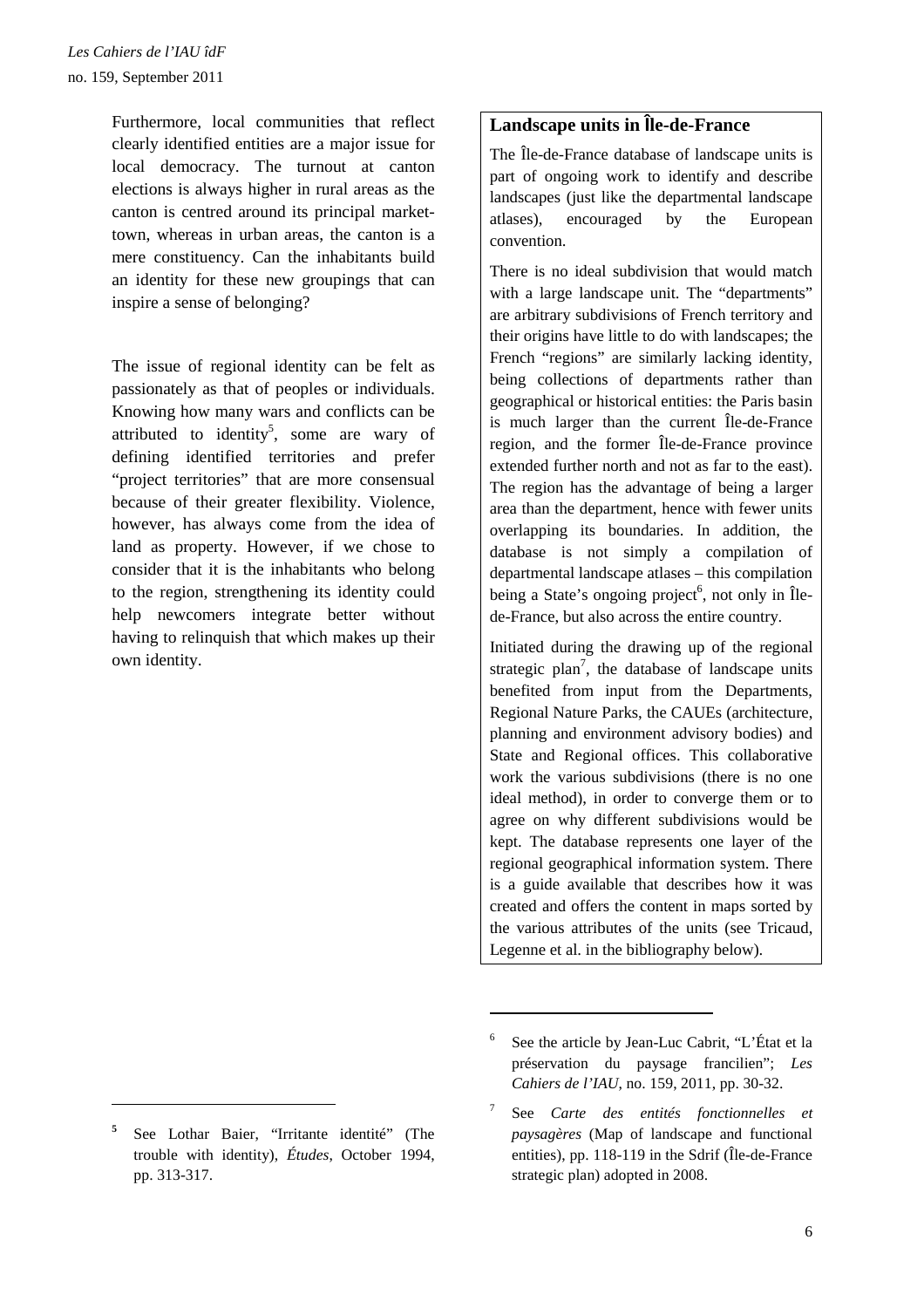Unlike the atlases, this database did not go as far as including an illustrated description of the approximately 900 units identified. It did, however, incorporate the notion of identity by seeking to subdivide units by the identity factors outlined at the beginning of this article rather than by homogeneity. In particular, the existence of a recognised name was a determining factor. The methodology was guided by the following principles:

**Levels.** Three nested levels were established: the "small units" level highlighted local places, "terroirs", prominent sites; the "large units" are generally well identified groupings, somewhere between local and regional size (plateaux, valleys, towns, etc.); the "country" level divides Île-de-France into a number of very large, well known, structural and/or historical units that overlap the regional boundaries (traditionally referred to as *pays*, *i. e.* "countries": Brie, Beauce, Vexin, etc.).

**Topology.** At every level, each point of the area belongs to one and only one unit in the database (even if in reality the boundaries may be vague and the point may belong to several units). Every attempt was made to keep units in one piece without any enclaves, but this principle could not be adhered to in every case.

**Boundaries.** The delineation was not designed to create frontiers in the landscape, but to identify, in addition to the units, interfaces or transitions that also play an important role: boundary lines, ecotones, water divides, watercourses, linear infrastructure, urban edges, etc.

**Naming convention.** As the name is considered here to be the embodiment of all the other attributes, the goal was to find names that best expressed identity and were the most easily recognised and shared. Unoriginal names are avoided as they are shared by too many places. In the absence of a specific name, valleys were generally named after their watercourse, and centred units, be they urban (towns) or rural (plains, plateaus, clearings, etc.) by their central town or village.

**Attributes.** "Country": structural relief (plateauplain or valley); "large units": one attribute only, combining relief (large or small valley, plain or

plateau) and land use (urban, agricultural or forest); "small units": dominant relief, dominant land use (whether it is exclusive, predominant or just significant), but also the relevance of the name.

### **Bibliographical references**

COLLIN Michel, *Atlas des paysages du Val-d'Oise*  (Val-d'Oise landscape atlas), direction départementale de l'équipement et de l'agriculture du Val-d'Oise (Val-d'Oise local office of French ministries of public works and of agriculture), 2010.

LUGINBÜHL Yves, BONTRON Jean-Claude, CROS Zsuzsa, *Méthode pour des atlas de paysages. Identification et qualification*. (A method for landscape atlases. Identification and qualification.), ministère de l'Aménagement du territoire (French Ministry of planning), 1994; republished 2007.

MAZAS Alain, FREYTET Alain, *Atlas des pays et paysages des Yvelines* (Atlas of Yvelines countries and landscapes), CAUE des Yvelines, 1992, 243 p. ; CAUE de Seine-et-Marne, *Atlas des paysages de Seine-et-Marne* (Atlas of Seine-et-Marne landscapes), Conseil général de Seine-et-Marne (Departmental Council of Seine-et-Marne), 2007.

TRICAUD Pierre-Marie. «De l'identité des territoires» ("On territories' identity"), *La Géographie*, December 2002, pp. 34-47.

TRICAUD Pierre-Marie, LEGENNE Corinne, FESTAL Marion, BARDON Adelaïde, *Unités paysagères de la région d'Île-de-France. Méthodologie, notice d'utilisation de la base de données et atlas.* (Landscape units of the Île-de-France region. Methodology, database user guide, and atlas)*.* IAUIDF, 2010. www.iau-idf.fr/detail-duneetude/etude/unites-paysageres-de-la-region-dile-defrance.html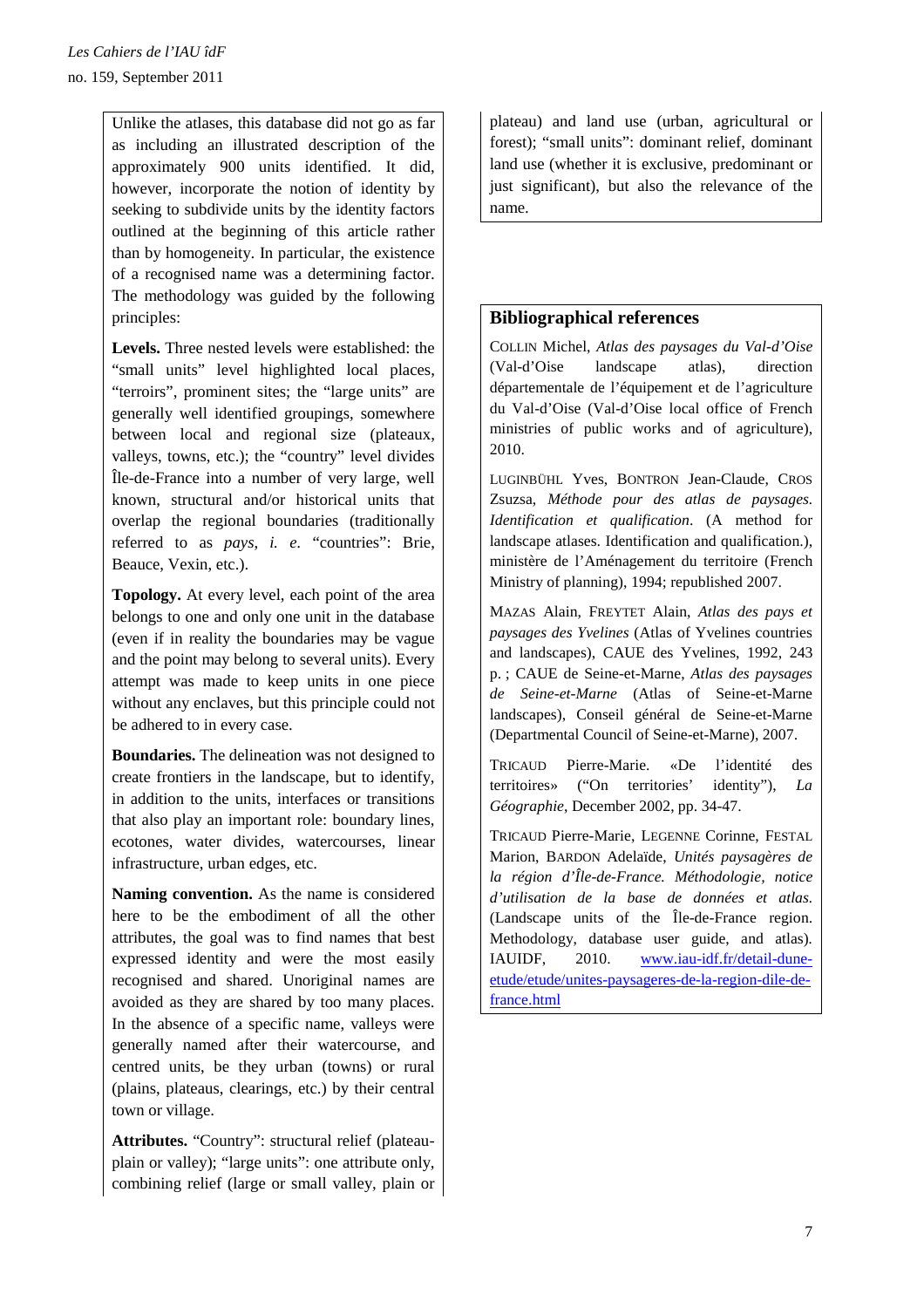# **Landscape following in the footsteps of Human Rights**

**Anne-Marie Chavanon<sup>8</sup>**  IAU île-de-France

**The European Landscape Convention is the first international treaty to focus exclusively on all aspects of European landscape. In a very short space of time, it has transformed our view of land. It has given landscape the value of a shared public asset, of a resource inextricably linked to human rights. It removes political and cultural lines and offers citizens a leading role in shaping their environment.**

On October 20th 2010, in Florence, the Council of Europe celebrated the 10th anniversary of the opening for signature to member states of the European Landscape Convention. In the space of just ten years, this text, designed to promote the protection, management and development of European landscapes, has been able to attract the interest of governments, as we were reminded at the event by Gabriella Battainai-Dragoni, Director General of Education, Culture and Heritage, Youth and Sport. This convention has been signed by 38 of the 47 Member States of the Council of Europe and 33 have ratified it. Its influence has extended beyond the borders of Europe. It has inspired non-member countries

 $\overline{a}$ 

of the Council of Europe and serves as an example on other continents. Many hope to take up its principles at global level.

### **Inscribing a new shared asset**

The European Landscape Convention has profoundly changed our vision of land and how it is managed. The technical and political approach has undergone a paradigm shift. Unlike earlier policies that were too centred on inheritance and protection, defined only by experts at the request of one policy-maker, the text offers a progressive vision of landscape that derives its source and value from the viewpoint of the inhabitants. It encompasses all the various tangible and intangible elements that make up the living area of populations. It no longer seeks to line up a series of outstanding physical features, but adopts instead a holistic approach, be it at local or pan-European level, tied to all the resources and needs of human life. It represents a «shared asset of collective interest».

### **Incentive actions and mechanisms**

The European Landscape Convention owes its success to five key factors:

- 1. A formal national commitment, through the signature and ratification of the treaty.
- 2. Theoretical, methodological and practical implementation tools, contained in the appendices of the Convention<sup>9</sup>, that are, above all, non-normative, allowing each State to govern its own policy and freely define its own landscape quality goals.

<sup>8</sup> Anne-Marie Chavanon is chair of the Sustainable Territorial Development Committee of the INGO Conference of the Council of Europe and a jury member of the European Landscape Award (in 2009 and 2011).

<sup>9</sup> *Guidelines for the implementation of the European Landscape Convention*, CM/REC(2008)3.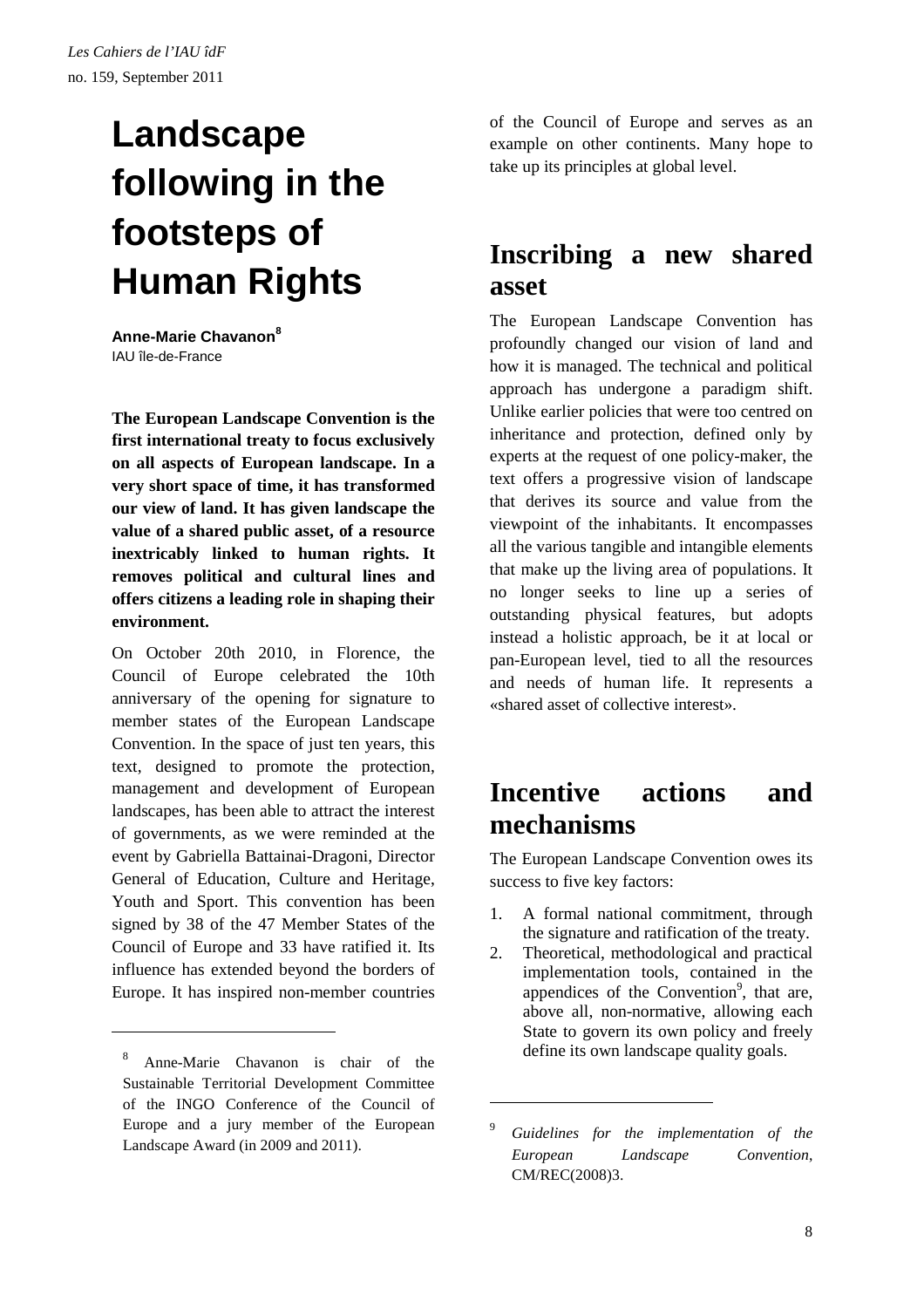no. 159, September 2011

- 3. Shared technical and scientific assistance through the provision of a common database, accessible on the Council of Europe website<sup>10</sup>, and by organising regular international workshops on common issues.
- 4. A standing invitation to improve education on the values of landscape. The Convention bodies require the Parties to promote awareness among ordinary citizens, private organisations and public authorities about the value of landscapes, their role and their transformation. With the combined help of the States and the NGOs, they encourage the training of specialists and associations. They encourage the promotion of "school and university courses which, in the relevant subject areas, address the values linked to landscapes and the issues raised by their protection, management and development".
- 5. A new and effective awareness tool: the Council of Europe European Landscape Prize. This prize was established by the treaty and constitutes an educational tool with a cascade effect: more and more States have set up their own national prizes under the European Landscape Convention, so they can submit their winner as a candidate for the European Prize. The result has been a growing understanding of landscape factors as promoted under the Convention.

### **Furthering democracy and the protection of Human Rights**

The most innovative aspect of this Convention is, without doubt, the place it gives to citizens with respect to the principles defended by the Council of Europe: democracy, human rights and the rule of law.

 $\overline{a}$ 

Like the Rio and Aarhus Conventions before it, the Florence Convention makes a substantial contribution to democracy. From the definition of landscape to its management, the inhabitant is tied to each step of the decision-making process.

The Convention makes an even clearer statement on Human Rights. Designed to respond to the transformations that regions undergo, it invites States to "recognise landscapes in law as an essential component of people's surroundings, an expression of the diversity of their shared cultural and natural heritage, and a foundation of their identity" (art. 5a). In addition to the appearance of the environment and the harmony rightly sought after, the fundamental living conditions of inhabitants are now taken into account: chief among them, the right to security. The protection and restoration of ecosystems, the reduction of pollution and threats from natural and industrial risks and the health of the habitat are all key considerations. The landscape of experts has given way to that of users.

The "social demand of landscape", as analysed by Yves Luginbühl, one of the experts behind the Convention's main concepts, meets these various expectations, be they aesthetic, cultural, economic, social or environmental. Expectations that should be, for the most part, inalienable rights.

### **A mechanism that promotes social cohesion**

These second-generation human rights come with responsibilities for each of the landscape stakeholders. Here we find, paradoxically, the seeds of social cohesion: such cohesion is only possible if everyone takes responsibility for and a position to cooperate, without guilt, over a defined region that is not subject to prejudice.

 $10$ http://www.coe.int/t/dg4/cultureheritage/heritag e/Landscape/default\_fr.asp. See also http://www.developpement-durable.gouv.fr/La-Convention-Europeenne-du.html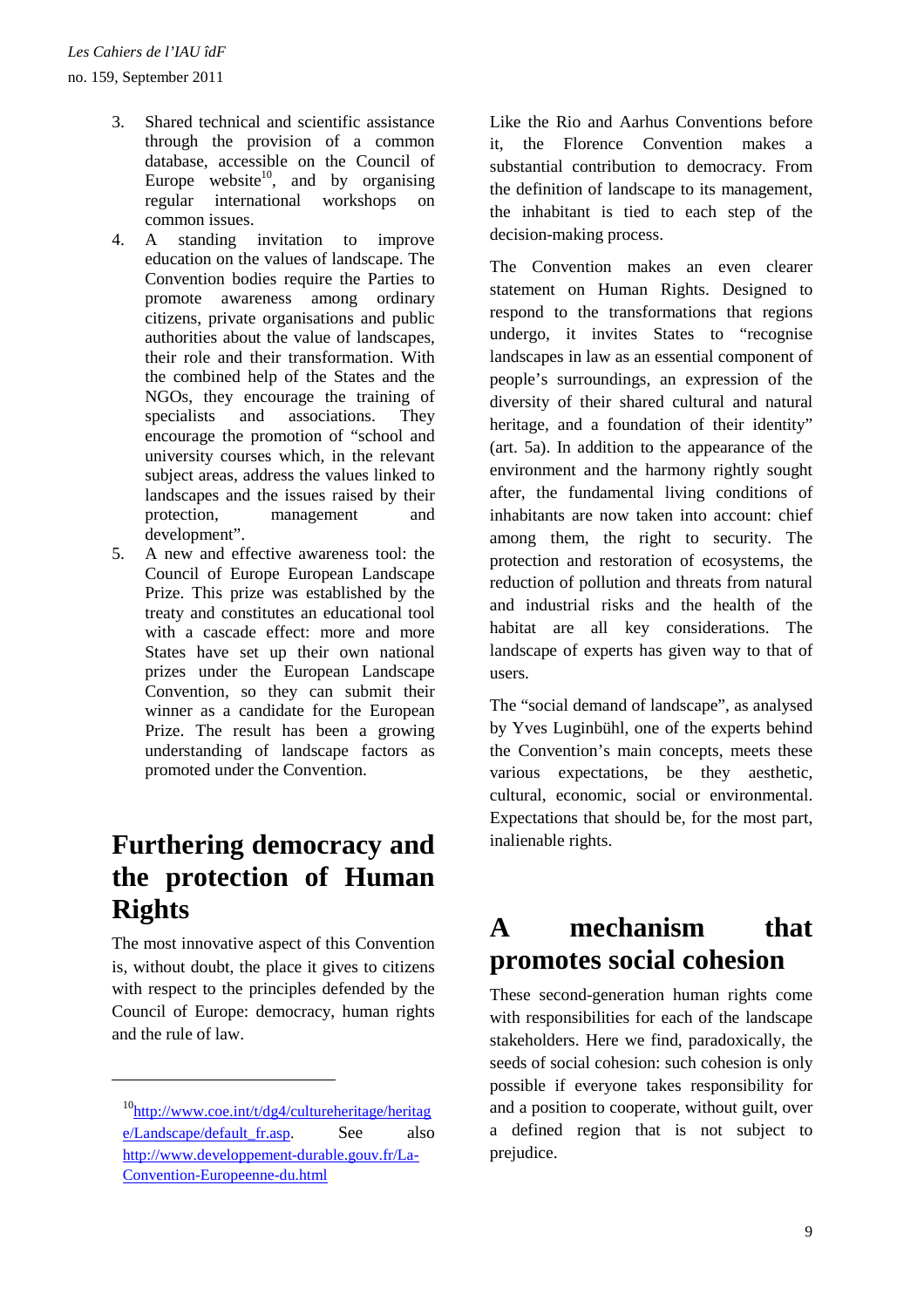In this respect, the European Landscape Convention offers, in my view, one of the most promising avenues of committed action at local level. The framing of landscape "as it is viewed by inhabitants" goes much further than "the voice of the inhabitant" and principles of good governance. Its approach is to draw on the "collective intelligence<sup>11</sup>" and bring to fruition a merging of parallel and even conflicting interests – an idea that would be improbable in other sectors. It encourages research with a common focus, essential in a multicultural context. It helps foster the cohesive identification with a place as this place now has a real sense of value. This last point explains the success of the landscape designers in completing work as "brokers"<sup>12</sup> in some deprived urban areas. Two good examples of this are in Pau $13$  and Cenon in the Southwest of France.

Finally, this channelling of energies towards the improvement of our surroundings contributes to a "new landscape culture" as advocated by the Convention drafted by the Council of Europe on behalf of its main founder members.

 $\overline{a}$ 

- <sup>12</sup> Association «Passeurs» (Antoine Luginbühl et Rémy Bercovitz), http://assopasseurs.blogspot.fr/
- <sup>13</sup> Agence nationale pour la rénovation urbaine (National Agency for Urban Renovation) (ANRU), Pena and Peña landscape archiects, « Projet Parc-en-ciel, Pau, Quartier du Hameau, Les habitants imaginent leur parc (Park-in-thesky Project, Pau, Hameau district, Inhabitants dream up their own park) » http://www.anru.fr/Pau-Quartier-du-Hameau-Les.html

#### **The European Landscape Award**

This biennial prize is awarded by the Secretary-General of the Council of Europe to local or regional authorities, or to an ONG proposed by a State that has ratified the convention.

#### **Competition rules**

The project, one per State, must have been open to the public for at least 3 years and meet 4 criteria:

- *– Sustainable development.* It should be part of an overall policy and "demonstrate environmental, social, economic, cultural and aesthetic sustainability; counter or remedy any damage to landscape structures; help enhance and enrich the landscape and develop new qualities".
- *– Exemplary value.* It should set an example of good practice for others to follow.
- *– Public participation.* It should involve the active participation of all the stakeholders.
- *– Awareness-raising.* It should promote awareness among ordinary citizens, private organisations and public authorities about the value of landscapes, their role and their transformation.

The international jury is composed of 7 members and presents its proposal to the Committee of Ministers, the executive body of the Council of Europe. The inaugural Prize took place in 2009 and 8 entries were submitted to the jury (Spain, Finland, France, Hungary, Italy, Slovenia, the Czech Republic and Turkey). France's proposal (Parc de la Deûle) was awarded the top prize. In 2011, 14 entries were submitted.

<sup>11</sup> Jean-François Seguin, chair of the Conference for the European Landscape Convention, representing France.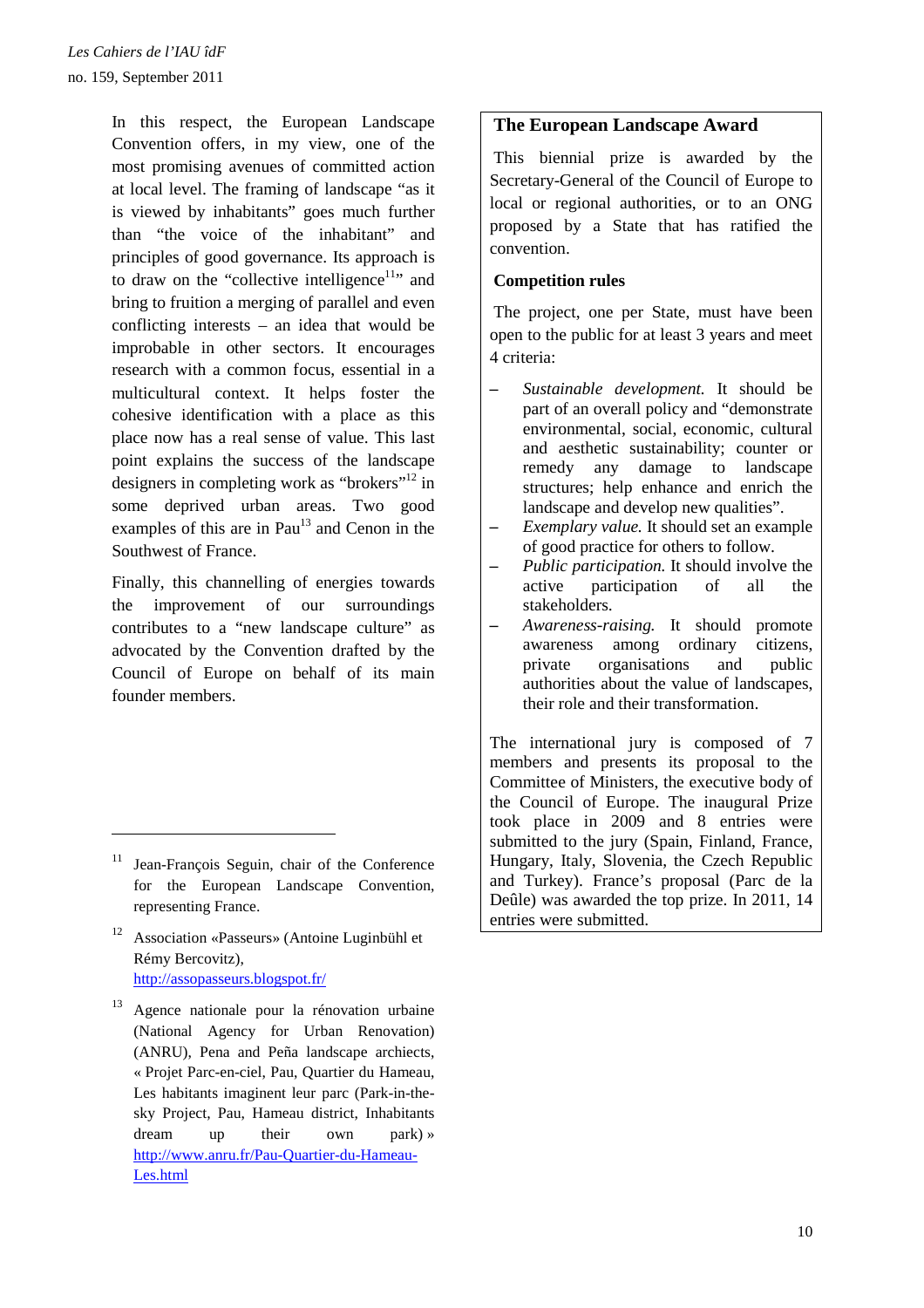# **Landscape research – Why is it important?**

#### **Caroline Briand**

Seine-et-Marne departmental council (Fr) **Lucie Le Chaudelec**  Gâtinais français regional nature park (Fr) **Magali Laffond**  Vexin français regional nature park (Fr)

**Lanscape research opens our eyes to our landscapes and creates the basis for a shared culture that allows us to understand their profound value. To ensure this research is utilised properly, it must serve as a springboard for landscape policies and action. A departmental council and two regional nature parks present their knowhow in the leveraging of knowledge through action.** 

The Seine-et-Marne departmental council and the Gâtinais français and Vexin français regional nature parks felt the need to conduct landscape research: the council drew up an Atlas and the two parks prepared landscape charters. The goal was to understand the distinguishing features of the landscape and share them with stakeholders. Since their inception, these documents were to be reference works for the understanding of these regions, but also for the undertaking of concrete projects. This was reflected in an exhaustive assessment of their scope of action, with the same focus applied regardless of the status of the various landscapes encountered: this was done in one go for the department's Atlas and over a more extended period for the two parks, so their scope could be covered by a complete mosaic of landscape charters. Descriptive input and recommendations for development in the region highlighted the main issues (both weaknesses and strengths), the areas in need of continuous attention, etc.

These guidelines were used, honed and developed both in large-scale landscape policies and in development projects designed to transform the landscape for new uses.

### **The Landscape Atlas: a new reference work for road-routing**

In Seine-et-Marne, the Landscape Atlas was approved in December 2007 and drawn up jointly by the departmental council's road service and the Council for Architecture, Urban Planning and the Environment (CAUE). This situation might seem a little strange, but it simply reflects an operational reality: the road service needed a tool like this and so was keen to participate in its creation. At the end of this four-year experience, the Landscape Atlas has indeed become the reference work for the road service's landscape policy. This applies both for carrying out roadworks and for the more specific consideration of green roadside verges, where one of the main outcomes was a voluntary policy in favour of planting trees alongside the road. The Atlas very clearly identified this plant structure as a major feature of landscapes. In this way, it boosts the importance of and need for ambitious action on this topic and also outlines the technical principles. Next, the Roadside Tree Plan is drafted as a direct offshoot of the Landscape Atlas; the roads are essentially lines cutting across landscape units and the detailed knowledge from these units allows the treeplanting to be carried out very accurately. Seeing the roads move from one landscape type to another offers a first glimpse of the route's various transitions; in the process, highlighting these major thoroughfares and the advantages they all possess for the planting of long lines of trees, an iconic motif of the department and of a large part of the Paris basin. At the scale of the landscape entity, it is the importance of the roadside trees at local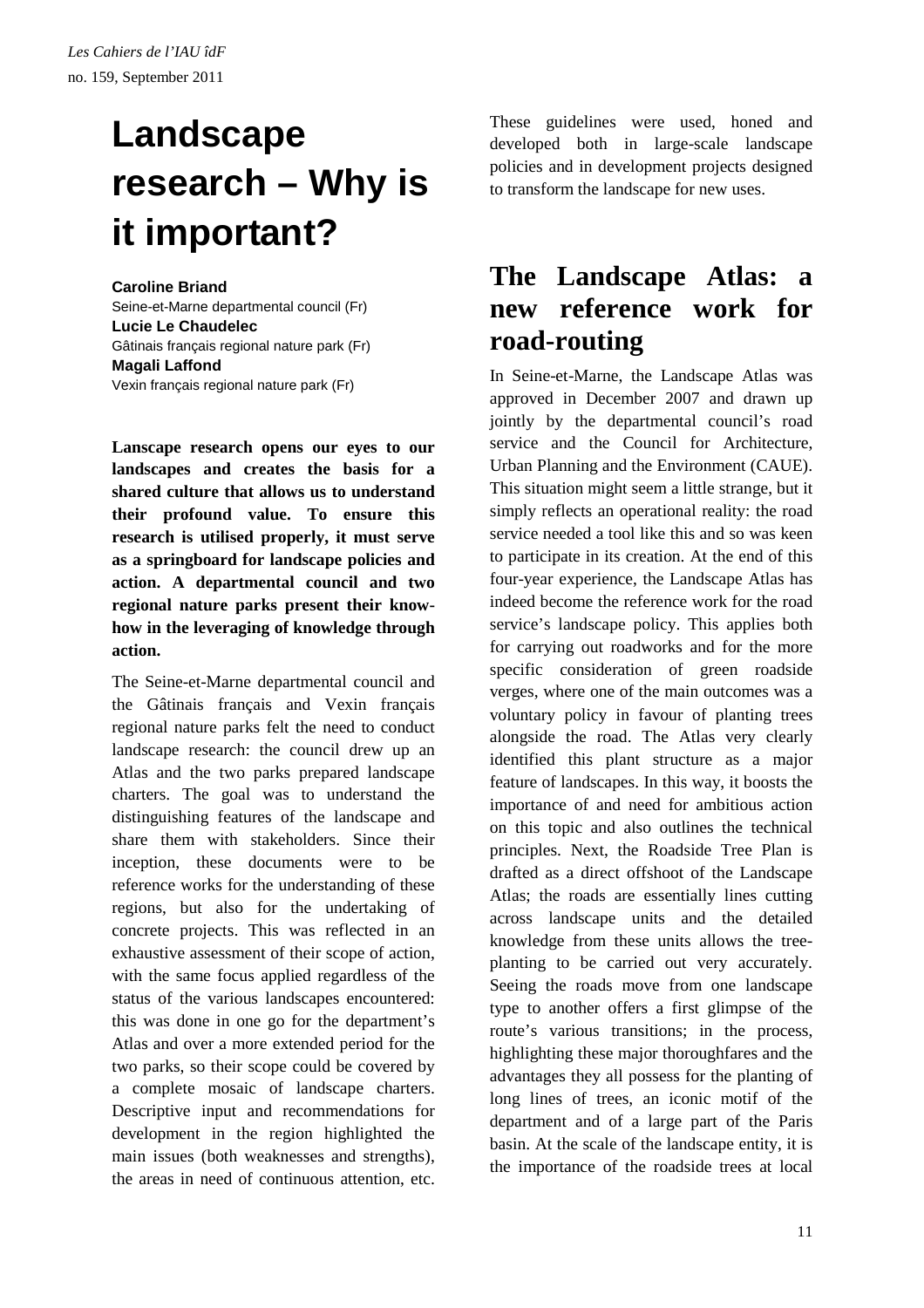level that is revealed: are they part of the identity of the place? can they or should they be a major motif? how do they interact with agricultural land or boundary lines? It is this information, used in each of the preparatory stages, that highlights the importance of the Landscape Atlas for projects with multiple spatial planning activities.

The Atlas is just as effective when it comes to designing new infrastructure. A comparative analysis of several potential routes can be made by overlaying them on the landscape map: this highlights the number of entities crossed and the position of the alignment through the entity (along the edges or through the middle) shows very quickly the impact of the road on the area. This allows the various proposed routes to be assessed objectively. Then, to define a landscape scheme, the knowledge of the various entities guides the landscape planner by highlighting the landscape motifs on the ground, providing the basis for a balanced project in the process.

## **The Landscape Atlas as a vehicle for establishing cross-project development principles**

All development projects in places that enjoy regulatory protection are subject to a very close assessment of their consequences on the area. In this context, applicants are aware of the site's status and design projects more carefully from the outset. However, regular landscapes with no special status are more at the mercy of developers. For these places, the Landscape Atlas is often the only leverage to ensure well-located, well-designed projects. This is a particularly sensitive issue in Seineet-Marne, where there has been an increase in the number of inert-waste storage facilities (*Installations de stockage de déchets inertes*, ISDI) and quarries. The Landscape Atlas allows the various sites to be assessed before

any action is taken. It discourages the authorisation of such facilities in the intimate setting of a forest clearing or where there is gentle soil creep, for example. By the same token, a new quarry in a site that already has some form of mining activity would be encouraged, rather than digging up a recognisable and long-standing agricultural landscape somewhere else.

The Atlas offers insight therefore on a landscape's ability to sustain a new project; it is not, however, a substitute for the designer's job of drawing up the plans. It provides recommendations and above all encourages each development proposal to match the situation. This does not mean lining the perimeter of a proposed site with trees to have the project approved, but rather considering what kind of new face and lines a site might offer to the landscape. In the same way, converting a gravel pit into a wetland does not have to be the only solution in every case; it is essential to rebuild a landscape that mixes grassland, woods and farming areas in line with the layout rules of the landscape entity.

## **From landscape charter to landscape development project: along the lines of the "genius loci"**

### **The restoration of the view of Grand Rocher in Fleury-en-Bière**

The landscape scheme took inspiration from the recommandations in the Bière Plain and École Valley landscape charters: "Recognise the parks and châteaux in the urban planning documents and protect them by listing the enclosure walls of the great estates found in the landscape entity maps. Raising awareness of owners and informing them when the perimeter is visible from public domain. Preserve and restore as much as possible the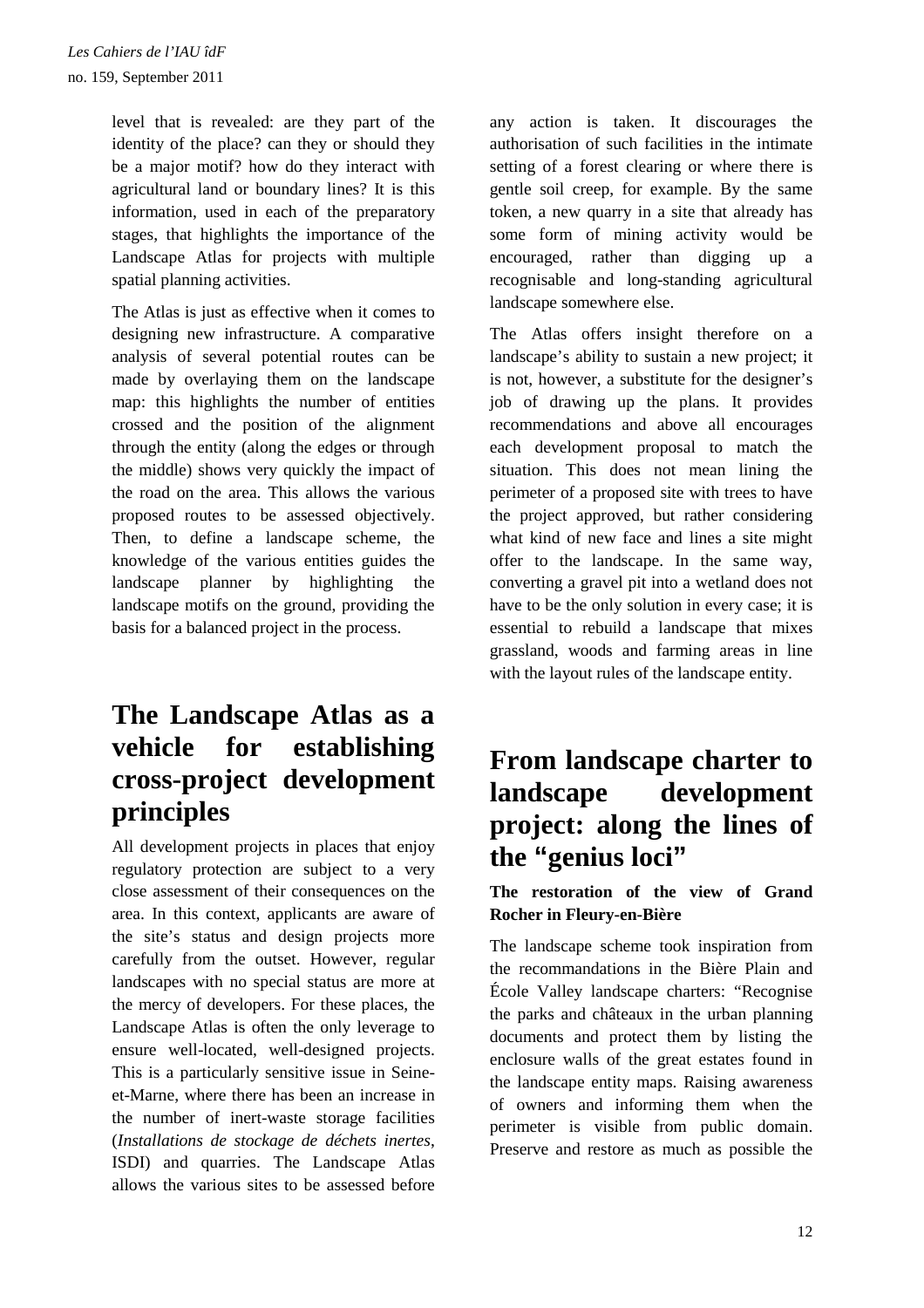outer perspectives of old estates in the development of public places."

The Park made a modest financial contribution to the research and work when compared to the overall investment (10%). However, the technical information in the charters and the encourgement to employ a landscape planner were essential in allowing the project to take shape. The coordination and investment of partners such as the CAUE and the Seine-et-Marne departmental architecture and heritage office were decisive in the project's final outcome.

### **Development of a parking facility near the Santeuil train station**

Based on the landscape charter drawn up on the village, several projects were set up, some of which were carried out as part of a rural contract: enhancing the village centre, creating a garden cemetery and building a parking facility near the train station.

For the latter project, the landscape charter detailed a number of points: the creation of a parking area near the station to encourage people to travel by train, the need to provide access to the Vexin Français regional nature park via this mode of transport (starting point for walks, signage), the connection of the Viosne Valley with the village by means of a planned walking area beyond the parking facility.

The continuity given by having the charter and the projects overseen by the same design team helped ensure a quality project. This quality is evidenced in the design, the simplicity of the materials, especially the use of word as a bordering feature (between stabilised soil, grass areas, planted areas), the knot that brings plant diversity and evokes the river, the bench so in keeping with the rural setting that invites daydream to the sound of river Viosne.

The recommandations drawn from this landscape research have greatly benefited today's landscapes while highlighting how

they are rooted in the history of the local landscapes. They also provide a coherent framework for the landscapes to develop while preserving the local character, be it urban or rural.

### **Bibliographical references**

Conseil général de Seine-et-Marne (Departmental council), *Atlas des paysages de Seine-et-Marne* (Landscape Atlas), 2007.

Michèle Elsaïr & Michel Collin (Vue d'Ici), *Étude des paysages urbains* (Urban Landscapes Study), Conseil général Seine-et-Marne (Departmental council) & The Île de France Regional and Interdepartmental Service for Energy and the Environment, June 2011

*Guide d'intégration des nouvelles constructions dans les paysages du Gâtinais français* (A Guide to Integrating New Buildings into Gâtinais Français Landscapes), Parc naturel regional du Gâtinais français (Regional nature park), 2010.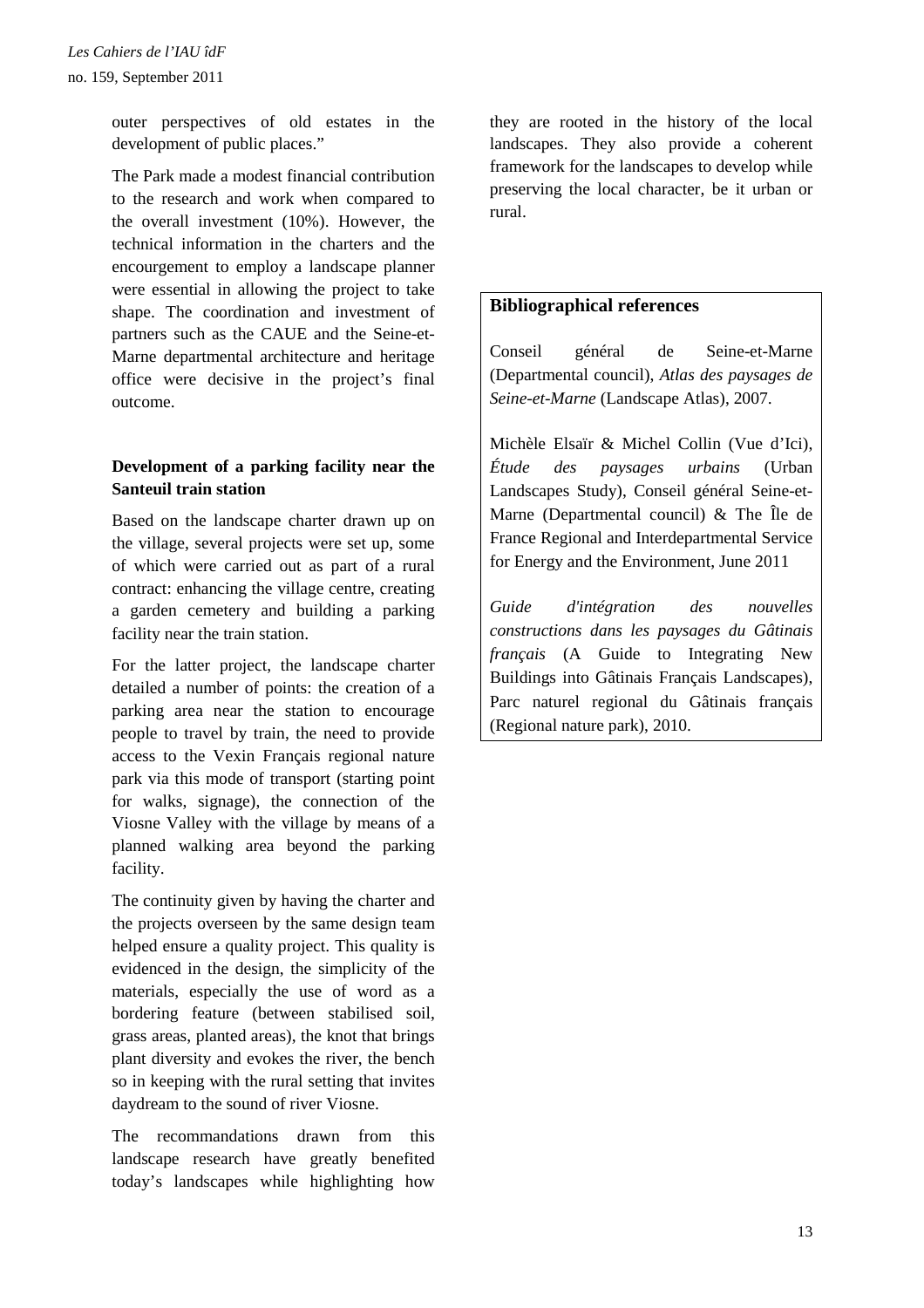# **The Versailles Plain: from plans to reality**

#### **Marie de Naurois**

Local Action Group Leader: Versailles Plain

**The Versailles Plain is an area that has been closely tied to the château and its park right from Louis 14th's** *Grand Parc* **up to the protection of a 2,600 ha site in the 2000s. In response to the government's conservation drive, farmers launched a sustainable development initiative with the combined support of elected officials and residents. In 2004, an association was set up on the plain extending to the Alluets Plateau and the Mauldre Valley.** 

In the 17th century, this western-facing valley was chosen as the natural stage for an outstanding architectural project. Today, it remains an unbroken farming area surrounded by urbanisation to the north, east and south. Although conservation policies put a stop to the rampant urban sprawl, the situation is nonetheless deteriorating due to the insidious encroachment of farmland. In many cases, the regulations are powerless to prevent the infringements. The unchecked construction spawns further urbanisation. Towns get rid of anything they don't want outside their boundaries: industrial estates, Travellers, treatment plants, landfill sites, etc. The Versailles Plain is faced with a paradox. Thanks to the work of local councils and residents, the non-protected part of the plain is better preserved and maximised than the protected part near the built-up areas.

### **Moving from total preservation** to **management policy**

Local authorities asked that a management document be drawn up in relation to the listing of the site as a protected area. This was done by a consulting firm over a period of almost ten years. Although it contains extremely indepth analysis, it also represents an expert's vision on the rebuilding of the area's heritage. It also serves as a reference work for an operational programme.

During this time and backed by the departmental council, farmers launched a wide-reaching consultative process to build cooperative links between farming and urban neighbours to ensure the management of environmental quality. This "heritage audit<sup>14</sup>" gave rise to the recognition of a shared heritage and the desire to build ties. An association was soon created in 2004, made up of three colleges (officials, farmers and civil society): The Heritage Association for the Versailles Plain and the Alluets Plateau (Association Patrimoniale de la Plaine de Versailles et du Plateau des Alluets, APPVA). Since 2008, the association has had support from the departmental council's programme for agri-urban areas.

In addition, the Leader projects first arrived in Île-de-France in 2007. Leader is a European rural development mechanism that uses a bottom-up regional strategy in tandem with the public-private support of a local committee. The local action group (LAG) of the Versailles Plain Leader project is provided by the APPVA and has led to the creation of a development strategy, the employment of fulltime staff and the financing of the actions proposed by the association's colleges: a

 $14$  Based on the method devised by Professor Henry Ollagnon, director of the Institute of Heritage Strategy at AgroParisTech.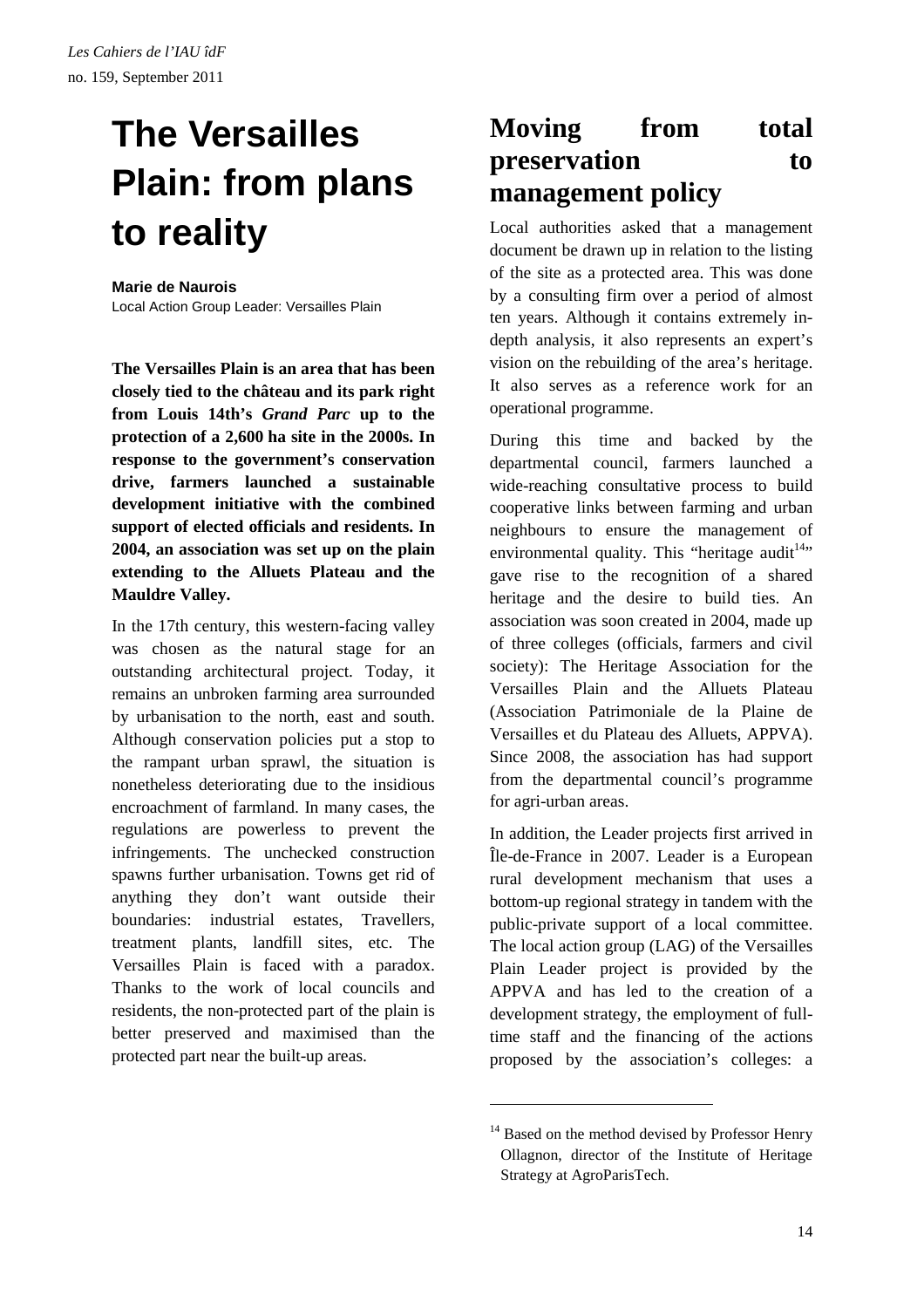hiking guide, heritage map, signage at the approach to villages… Following meetings between farmers, several projects are now underway: Versailles Plain flour, wildlife preservation, farming interpretive signage, network-building between direct-sale producers, services to the community, landscape charter, etc. A group of officials recently took up the task of promoting the identity of the plain by means of a brochure distributed in letterboxes. These officials believe that a genuine area identity is impossible unless it has real meaning for local residents. A slow-burning transformation is taking place, fuelled by interactions between people. As people get to know each other better, projects can get off the ground and this develops a sense of belonging to the area and to the shared heritage of the community.

However, this dynamic is at odds with other forces at work. The reform of regional bodies implies an "administrative" framework built around towns. The natural entity of the Versailles Plain will be broken up into four or five urban intermunicipal bodies (aside from the one rural intermunicipal body being created), and efforts to build an identity there may be in vain. The intermunicipal groups will also be adopting the type of governance currently in use in France. It uses "collective" management, where the responsibility for action is given to a third party, as constituted by the "collective body". The "participative" framework of collective bodies often offers little more than a "consultation" on a project defined by the collective body itself or by an expert. We are a long way from an action "for the common good" built by all the stakeholders involved.

## **From plans to reality: the keys to implementing real action**

The difficulty is addressing multiple issues simultaneously. Various international and local stakeholders have recognised a real heritage. How can we come together to manage it effectively? A number of conditions may be put forward:

- to recognise the existence of a "local" heritage in the common interest" for a given area;
- to engage in a strategic approach involving all the stakeholders (co-build concept);
- to secure management resources.

How can all of this be achieved? A "heritage institution" would now be necessary, in which all the stakeholders could participate. It is for this reason that the APPVPA is considering setting up a public interest group (Groupement d'Intérêt Public, GIP), which would increase the involvement of the public sector at various levels without diminishing that of local stakeholders. The answer to the question put by the IAU île-de-France: "how do we turn our plans into reality?" could therefore be to "turn reality into plans" with the help of a suitable policy.

### **The restoration of the Royal Avenue: a threat or a shared project?**

The Villepreux Royal Avenue is listed with the château and the park as a "World Heritage Site" by Unesco. A restoration project is underway and is managed by the Versailles Grand Parc intermunicipal body. To the west of the A12 motorway, this avenue crosses farming land where it is little more than a country trail. The restoration project is seen as a threat by farmers whose land is dwindling away to nothing. To ensure that the project become a reality, it is essential that it be created by them with possibly some innovation and transformations needed along the way<sup>15</sup>.

<sup>15</sup> Pierre-Marie Tricaud, *Conservation et transformation du patrimoine vivant*  (Conservation and transformation of the living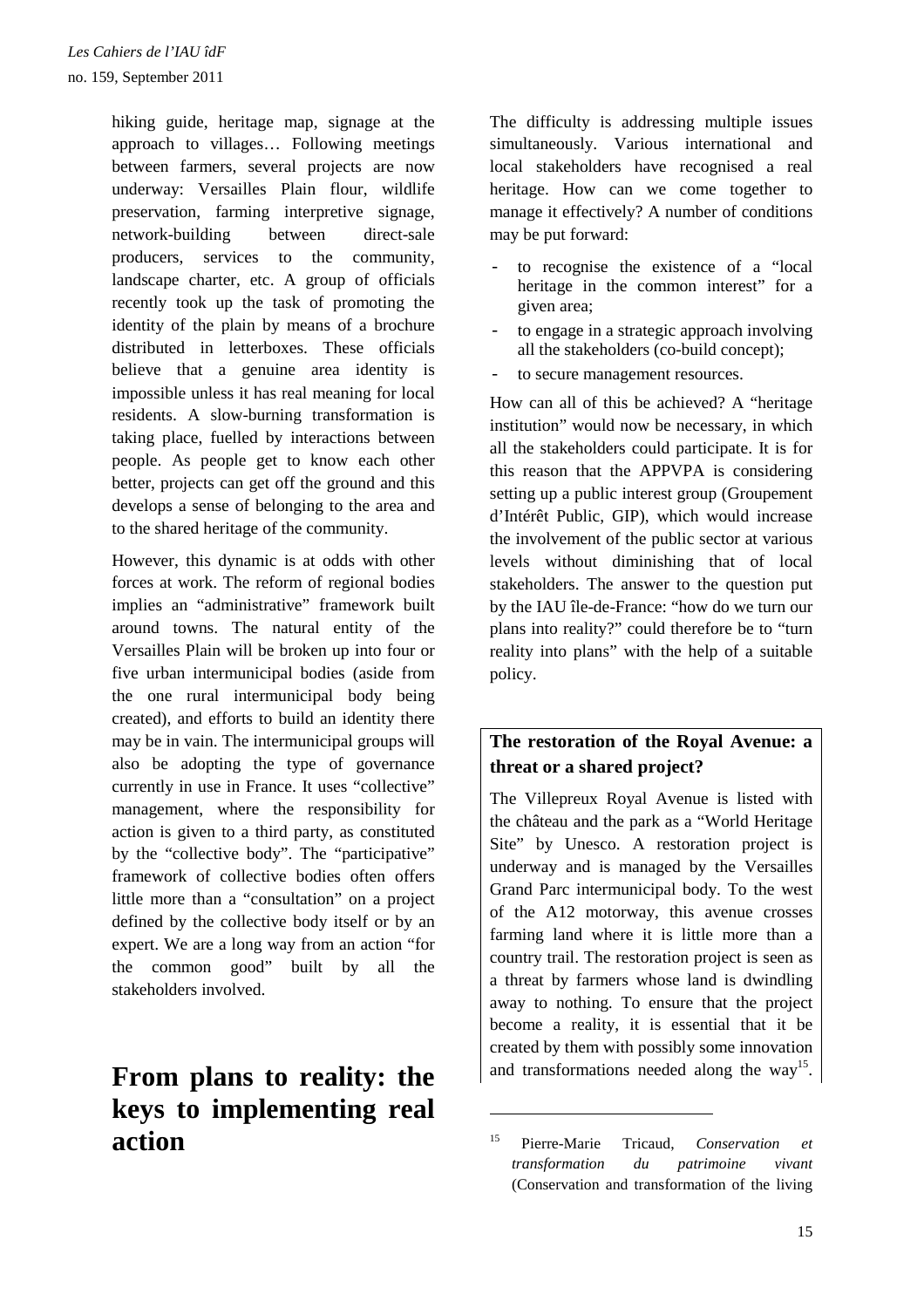So rather than negotiate compulsory purchases for a predefined project, why not leave the land with the farmers and give them the time to come up with solutions suitable for them (by incorporating agroforestry for example)? Another strong argument is the existence of a group of active farmers who innovate towards the improved management of farmland, the preservation of wildlife and the education of hikers.

The goal behind the restoration of the avenue will be to rediscover the links between society and nature (as symbolised by the Park of Versailles), not as the pastime (and power) of the King, but as a sign of a new era of "shared heritage management".

heritage), Institut d'Urbanisme de Paris (Paris Urban Planning Institute), 2010.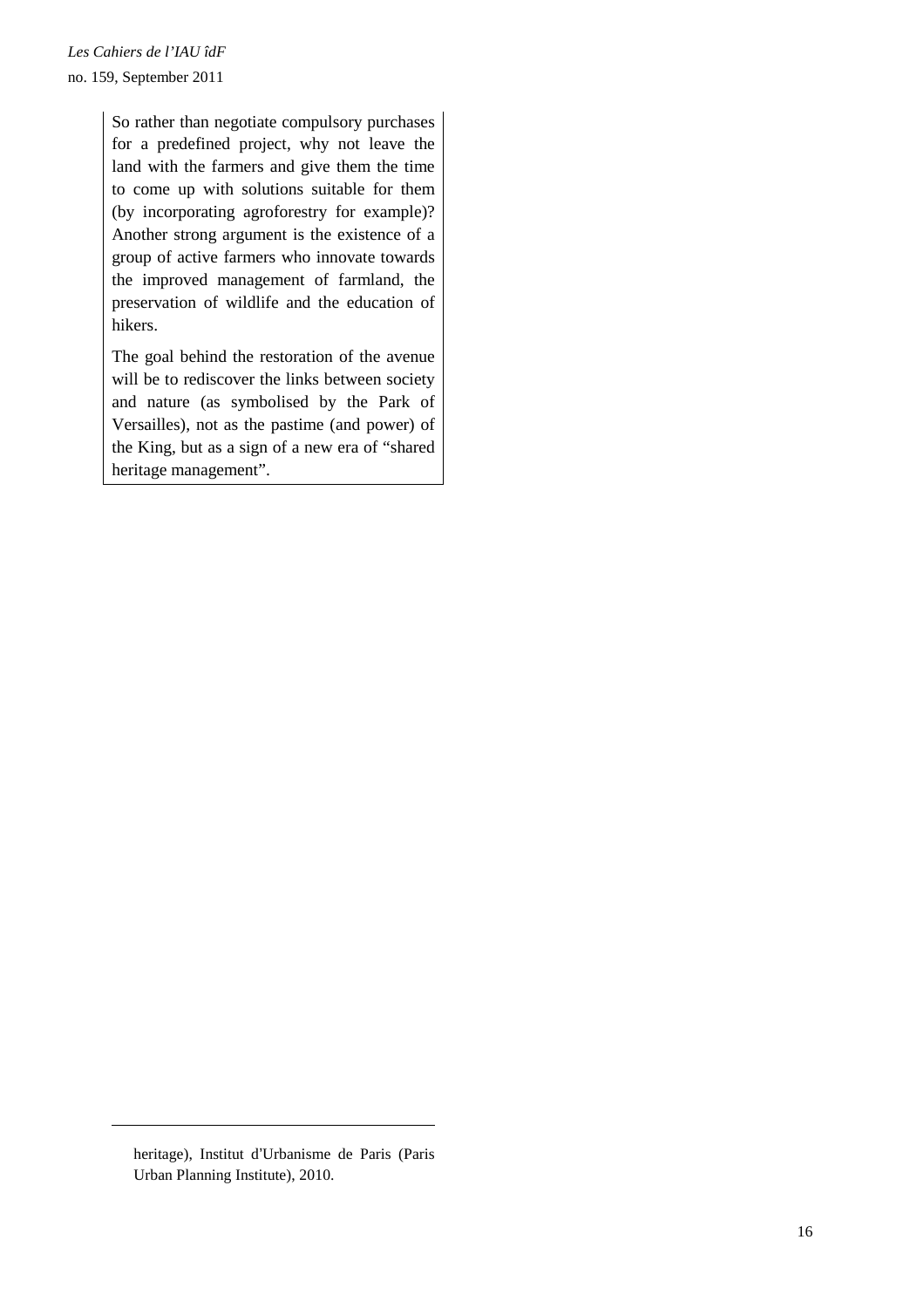# **Using landscape to imagine a "post-carbon" land**

**Sylvie Blaison<sup>16</sup>** Landscape architect

**Planning the city of tomorrow that can adapt to predictable changes means thinking about land differently. A global vision built around landscape could be one of the keys to building a land for a "postcarbon" society. How can we envisage a sustainable city-nature alliance, manifested through the landscape and designed as the cornerstone of human settlements? Let us look at the Garden of Two Banks in Strasbourg, a first experimental project.** 

The model for urban development that has persisted over the last forty years has been called into question. At a time of major change in climate and ways of life, the question of a post-carbon land has come to the fore. It is a question that deals not just with the availability of energy resources but how we utilise our land. It also covers social cohesion problems and economic dynamics.

 $\overline{a}$ 

### **The natural foundation: a key component of a sustainable land**

By using the natural foundation, landscape allows us to see land differently. It has the advantage of shifting questions regarding water, climate, agriculture, nature in cities, back to the forefront of analysis and debate. It is closely tied to the notion of an area's permanence, in contrast to a constantlychanging, disoriented urban fabric. It reinforces the identity and individual nature of the land, a factor in its appeal and a driver of economic and social development. Globalisation, on the other hand, belittles the land, and utilising technology creates a distance from the natural foundation. Finally, landscape creates a link with the senses and this is vital in promoting togetherness.

### **Building the city-nature alliance**

Optimising natural resources (water, soil, biodiversity, energy, etc.), tackling global warming, preserving farmland, offering healthier food by promoting local produce, meeting the city's needs in terms of nature, force us to rethink how we utilise the land as part of a new city-nature relationship.

The green networks could be the basis for the area's new infrastructure, tied to the water that is a widespread feature of the Rhine Valley. The water forms a natural reservoir with a substantial water table and has given rise to a host of natural spaces, as well as a dense surface network of streams and rivers. It is a unifying feature that links the urban, cultivated and natural spaces. Through the valleys, the water teaches us about every aspect of the land, at the city level as well as at local level. Water gives the Rhine back its status of major artery. It builds a shared identity among the various built-up areas (cities, towns, villages)

<sup>16</sup> Sylvie Blaison is a landscape architect at the Strasbourg Development and Urban Planning Agency (ADEUS) in charge of the Bas-Rhin department landscape database and Strasbourg's cross-border metropolitan strategic plan.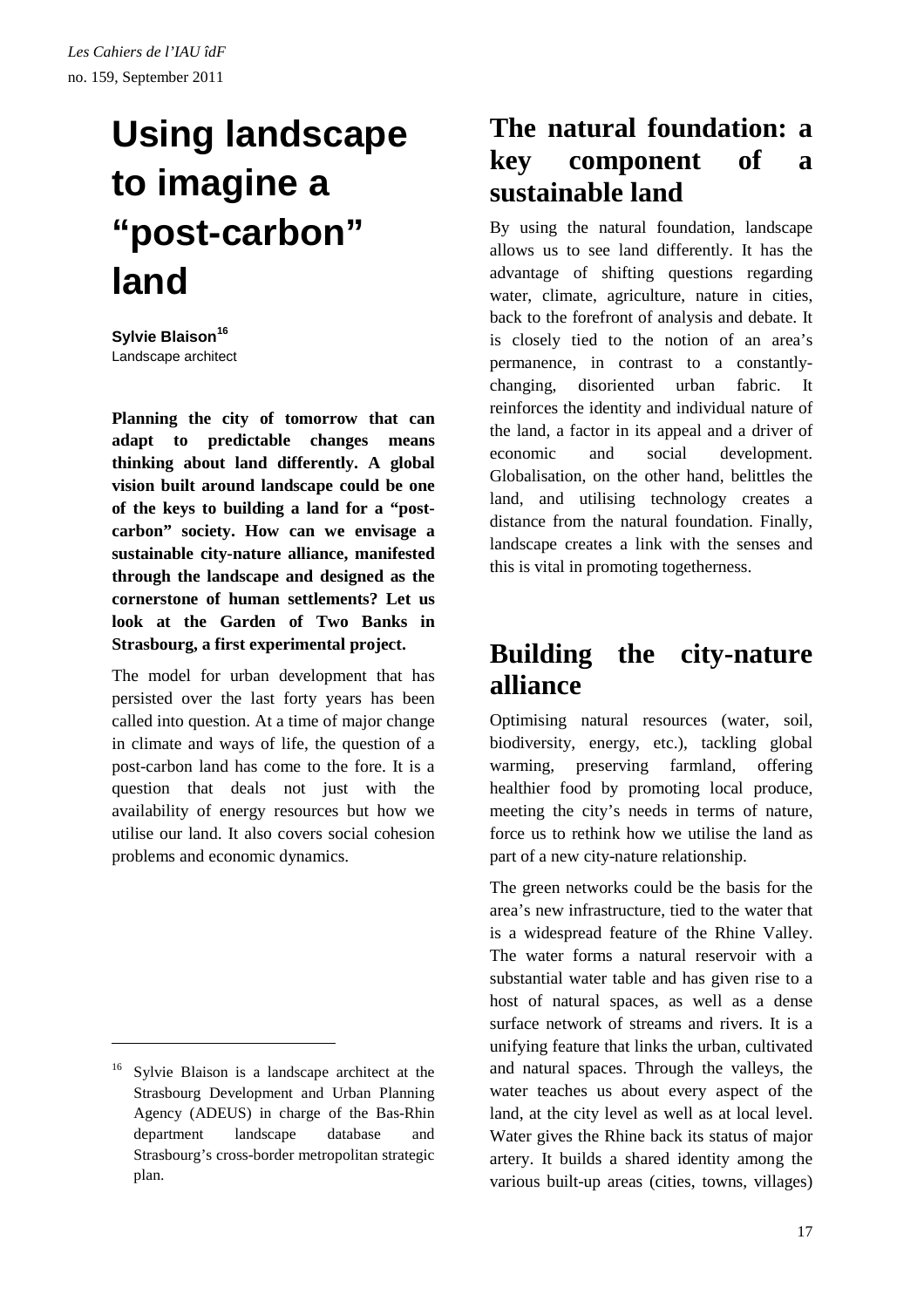and ways of life. It offers a connection with the senses, which feed the imagination and develop a proximity to nature much sought after in towns and cities.

If the green and blue network is to be the main driver of this new city-nature relationship, it is essential to preserve and develop the framework of not just natural but also farming spaces. This network must also be given a shape and its interface with built-up spaces must be organised; it must be made accessible and new uses must be developed there. Its organisation into a system would allow it to integrate the wide range of functions it represents (biodiversity, risk management, transport, breathing space, attractiveness, functions relating to climate, society and recreation), thereby meeting the many goals of local authorities and the expectations of residents.

### **Forging links using the public space and mobility**

As the city-nature relationship evolves, networking the various parts of the region and mobility (including the active modes: pedestrian and bicycle journeys) are essential ingredients with particular resonance in the current socio-economic context. Given the increase in transport costs, the constraints on the public finances to develop and manage heavy infrastructure networks, public health issues, the need to reduce greenhouse gases, the desire for better quality of life emphasising nature and recreation, our relationship with the land must be re-examined to achieve greater proximity and intensity.

Criss-crossing the city and nearby suburbs with the active modes of the green and blue network achieves more than just a networking effect. It brings nature into the city thanks to a network of tree-lined cycle paths, which promote biodiversity. It weaves new links with natural and farming spaces, and a new type of proximity that creates attractive spaces not just in centres but also in the in-between space.

This networking also operates on the social and economic level, as well as on the mental representation of the land, by expressing these new links in the life centres, the local places and services, and by making the specific characteristics of the landscape apparent.

### **A new city-nature relationship that reexamines the urban outline**

Given the changes emerging in society that recast urban issues around sustainable development, the question arises of what kind of urban morphology will reflect this dynamic. Using the network of natural spaces as a framework for a new urban layout, designing the land through its (natural but also urban) empty spaces as a starting point rather than the built-up spaces, invites to change the view and to re-examine the resulting urban outline. How apparent is the natural foundation, what kind of scenography of the built-up space is drawn when we employ this new green and blue framework?

Weaving the built-up space into the natural foundation involves taking the city back to water, creating transition areas that benefit the city and nature equally and that showcase a new city that is attractive and dynamic. This also implies greater density along the green networks, locating municipal facilities there and imagining an architectural and urban form that addresses these new concerns.

**The Garden of Two Banks: a first step in**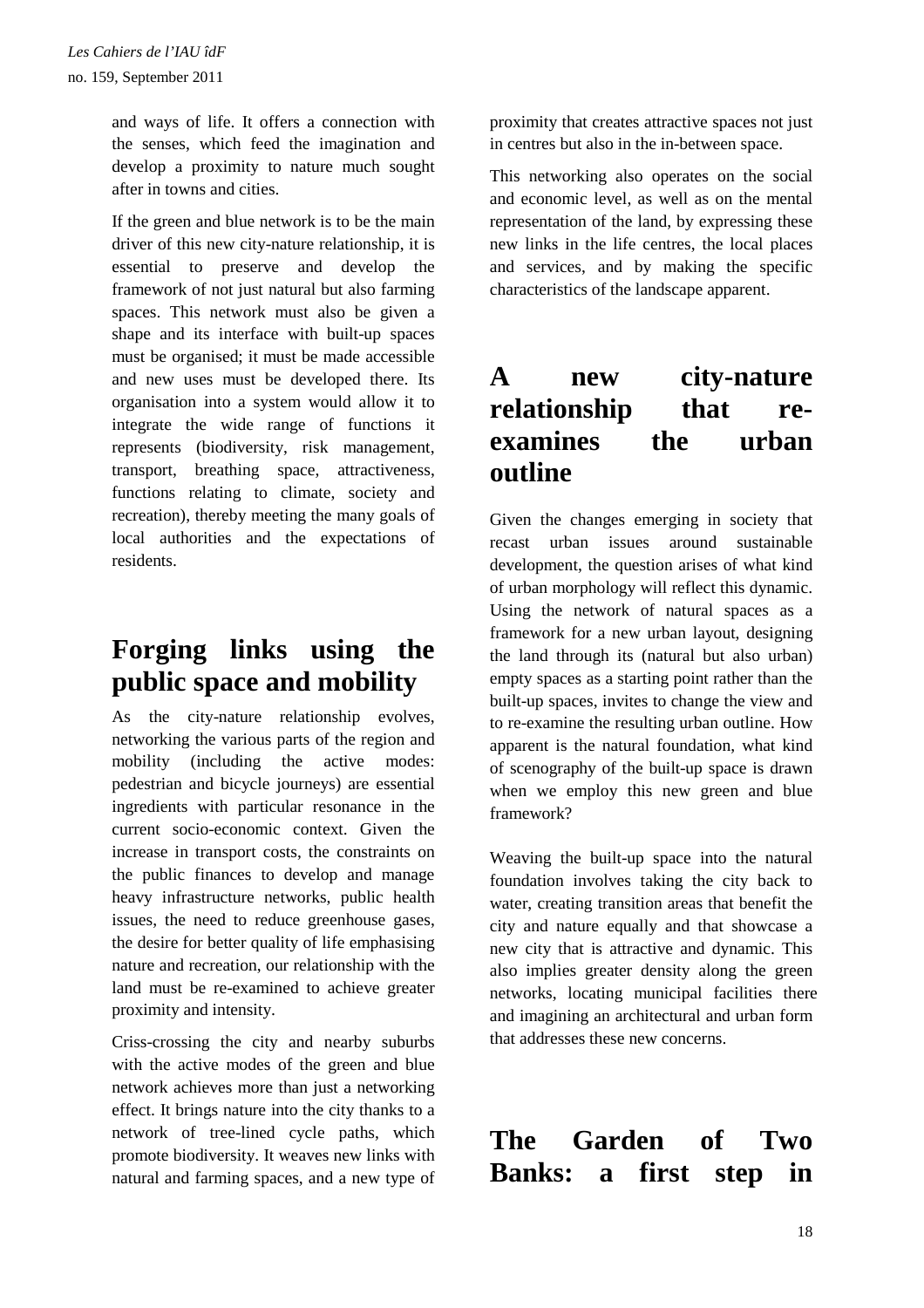## **changing the relationship with the natural foundation and with the Rhine**

By changing our view of a marginalised district into an attractive one, the Garden of Two Banks<sup>17</sup>s has played a pivotal role in transforming an entire area of the city. With the development of the Strasbourg-Kehl corridor, on either side of the Route du Rhin (RN4), we are today witnessing the urban restoration of an entire city sector, combining municipal facilities, local shops and housing around public spaces tied to water.

In keeping with the vision of building the development of tomorrow, the Garden of Two Banks represents one of the first steps in this new city-nature relationship. With its crossborder presence on either side of the Rhine, it has represented a new reference point in the Strasbourg landscape. This first manifestation of the city returning to the Rhine lent a whole new identity to the river, imprinting it once more into the collective psyche and allowing it to be a showcase for a new living space.

It is the garden that links the river to the city and not the road network or built-up space. By placing the Rhine back at the heart of this Franco-German region, the nature of the river changed and became a place of interaction and coming together, as symbolised by the footbridge over the Rhine designed by architect Marc Mimram.

 $\overline{a}$ 

In addition to its cross-border connection that defines the Strasbourg-Kehl corridor, the Garden of Two Banks also represents the first milestone in the construction of a euroregional link. This window onto the Rhine binds the city of Strasbourg to Europe, the North Sea and the Alps. A broad horizon called to mind by the endless comings and goings of countless voyages along this river.

<sup>&</sup>lt;sup>17</sup> The Garden of Two Banks is a cross-border project resulting from the art and landscape festival (*Landesgartenschau*) developed jointly by the cities of Strasbourg and Kehl between 1998 and 2004. Following a European competition won by Rüdiger Brosk, a German landscape architect, the development of the Garden of Two Banks over around fifty hectares became the headline project of the Strasbourg-Kehl corridor.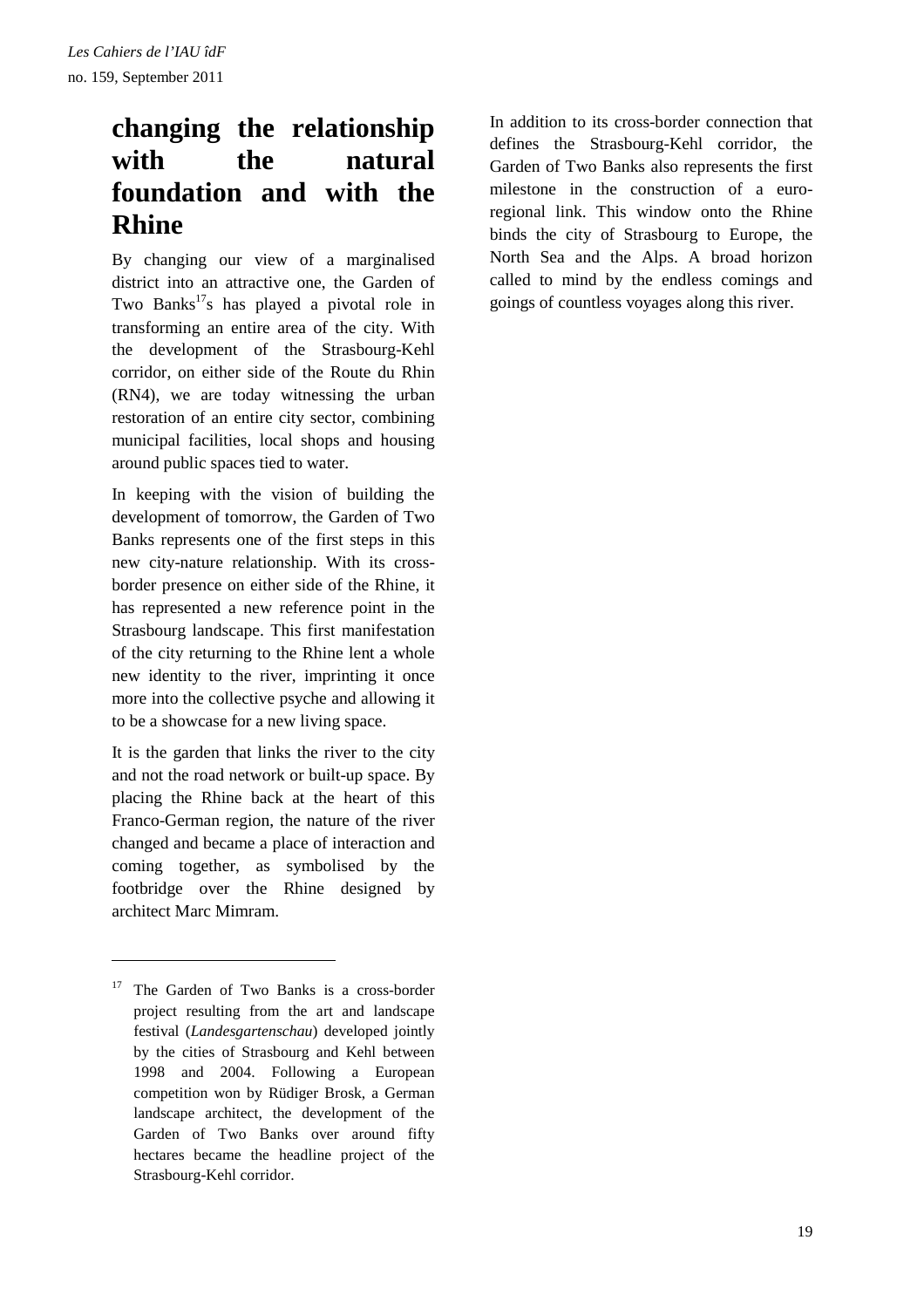# **Landscape: an indicator of wellbeing?**

#### **Érik Orsenna**

Interview by Pierre-Marie Tricaud and Corinne Legenne

**Érik Orsenna is a well-known writer who won the Goncourt Prize in 1988 with**  *L'Exposition coloniale* **and who has been a member of the Académie française since 1998. However, he also has other strings to his bow. He always wanted a profession other than writing so he could be free, he explains, to give the book, a realm of total freedom, all the time it needs. For many years, he focused his attention on economics, both in teaching and research, before becoming an advisor to top politicians. He also turned his hand to landscape, writing a biography about Le Nôtre and was chairman of the Versailles National School of Landscape Architecture. His pen-name (a town from** *Le Rivage des Syrtes* **by Julien Gracq), is a tribute to an author whose work deals with horizons, borders and places.** 

**He is also involved in horticulture and landscape inter-professional initiatives, chairing the Cercle Cité verte (Green City think tank), and taking part in planning the Assises Européennes du Paysage (European Landscape Conference, Strasbourg, 10 -12 October, 2011).** 

Les Cahiers – **You are an adviser to the European Landscape Conference, the theme of which is "Landscape, a source of wealth creation". Do you believe we can** 

### **quantify landscape as we do for wealth, in terms of monetary units?**

**Érik Orsenna –** I am an economist by profession and I believe economics is becoming intelligent again. For a long time, economics was a human science, linked to history, geography, anthropology and sociology. What we see in the writings of all the great classical economists (Smith, Ricardo, right up to Marx) is a global vision of society. Then, we tried to turn economics into a science and reduced it to mathematics towards this end. This went hand in hand with the predominance of liberal thinking, which reduces economics to the market, a measurable thing.

But this did not work. We reached our limits. This was evidenced recently with the financial crisis. Hence the arrival of new measures of wealth, with the Commission on the Measurement of Economic Performance and Social Progress (chaired by Joseph Stiglitz, Amartya Sen and Jean-Paul Fitoussi). It is not growth that is measured any more but development. We measure differently by adding new factors to wealth such as wellbeing, health and accomplishment.

Under these new mechanisms, landscape and plant life have a place. As Michel Péna aptly puts it<sup>18</sup>, some aspects of landscape are part of the market (an apartment with a nice view) but many are outside it, such as public property. How can we value the invisible long term? Sustainable development gives priority to the invisible and the long term. Landscape shows the link between man and nature in an enriching way and not as a predator. The idea is to broaden our measurements, even if it means using complex equations.

The recent economic events have also put the spotlight on a very interesting trend, where plant life is central. I am writing a book on

 $18$  Especially in his interview in this issue of *Les Cahiers de l*'*IAU*, Sept. 2001, p. 87.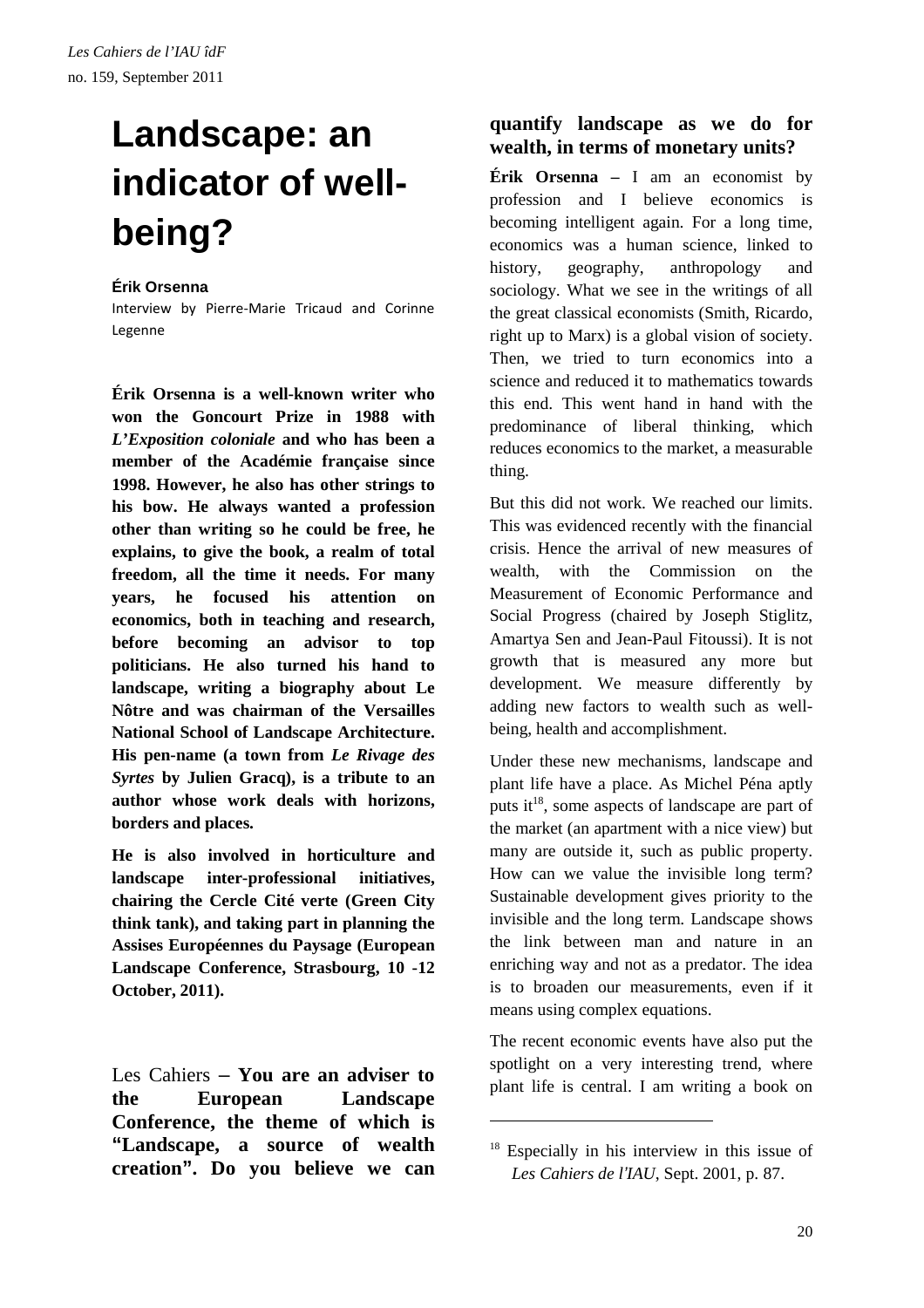paper and forests. Since the earliest times, paper has been recycled (rags). Rather than a linear economy (we produce, we throw away), we create a circular economy. What we throw away is also a raw material. In the process, we are extending the product life cycle and reducing scarcity.

The answers to landscape questions should be put to use in a very different way. It is strange, but essentially the level of plant life in a city is a good indicator of the level of humanity in that city. Nature and Man are interlinked rather than opposed to one another.

### Les Cahiers – **Why was the "Grenelle" Environment Forum not able to address landscape?**

**Érik Orsenna –** The "Grenelle" was very useful at breaking down things: an illusion of managing the real world ever since Descartes – whereas landscape is defined by its global nature. How can we put our finger on what is global in nature? Landscape was at odds with this thinking for that reason.

### Les Cahiers – **Michel Péna, president of the French Landscape Federation, often says that landscape is not so straightforward any more. Do you believe this to be the case and, if so, what is driving these changes and who decides if they are acceptable or not? Is landscape thinking a prerequisite for beautiful landscapes?**

**Érik Orsenna –** Yes, a certain type of "bigpicture" thinking is needed. In Africa, the world is not broken up like that. Why are there no gardens there? Because nature is everywhere – it is not nature on one side and the town on the other. We are the kings of specialization, there are specialists everywhere.

And yet, we'd like to make landscapes in five years; whereas the landscapes we admire took five centuries to make. This admiration came after the landscapes were formed: thinking about the landscape was retrospective. Nobody decided to create the Tuscany landscape. What I am really interested in, aside from landscape, is our attitude to the world; which is no simple thing.

### Les Cahiers – **What can landscape tell us about major global environmental issues (deforestation, desertification, climate change, and so on)?**

**Érik Orsenna** – I am learning about the difference between a stand of trees and a forest. We need stands of trees, but they are not forests. Why bother growing a broadleaved forest in northern Europe over 40 years when we can have a eucalyptus plantation in southern Europe in 5? There is an interesting paradox here: taking a decision means speeding up time – how should we make our choice by letting time do its work? Landscape thinking is one answer.

Another example of landscape's global influence: we are destroying our horticultural producers and plant nurseries through taxation of stocks, call-to-tender regulations, competition distortion with neighbouring countries… Local authorities are not allowed to give priority to local produce. The landscape question is one that covers global problems such as homogenization, the loss of ties to the land, etc.

### Les Cahiers – **We, the landscape architects, can't help but feel powerless…**

**Érik Orsenna –** Nonetheless, a lot of progress has been made over the last 20 to 30 years. Mayors are paying closer attention now. This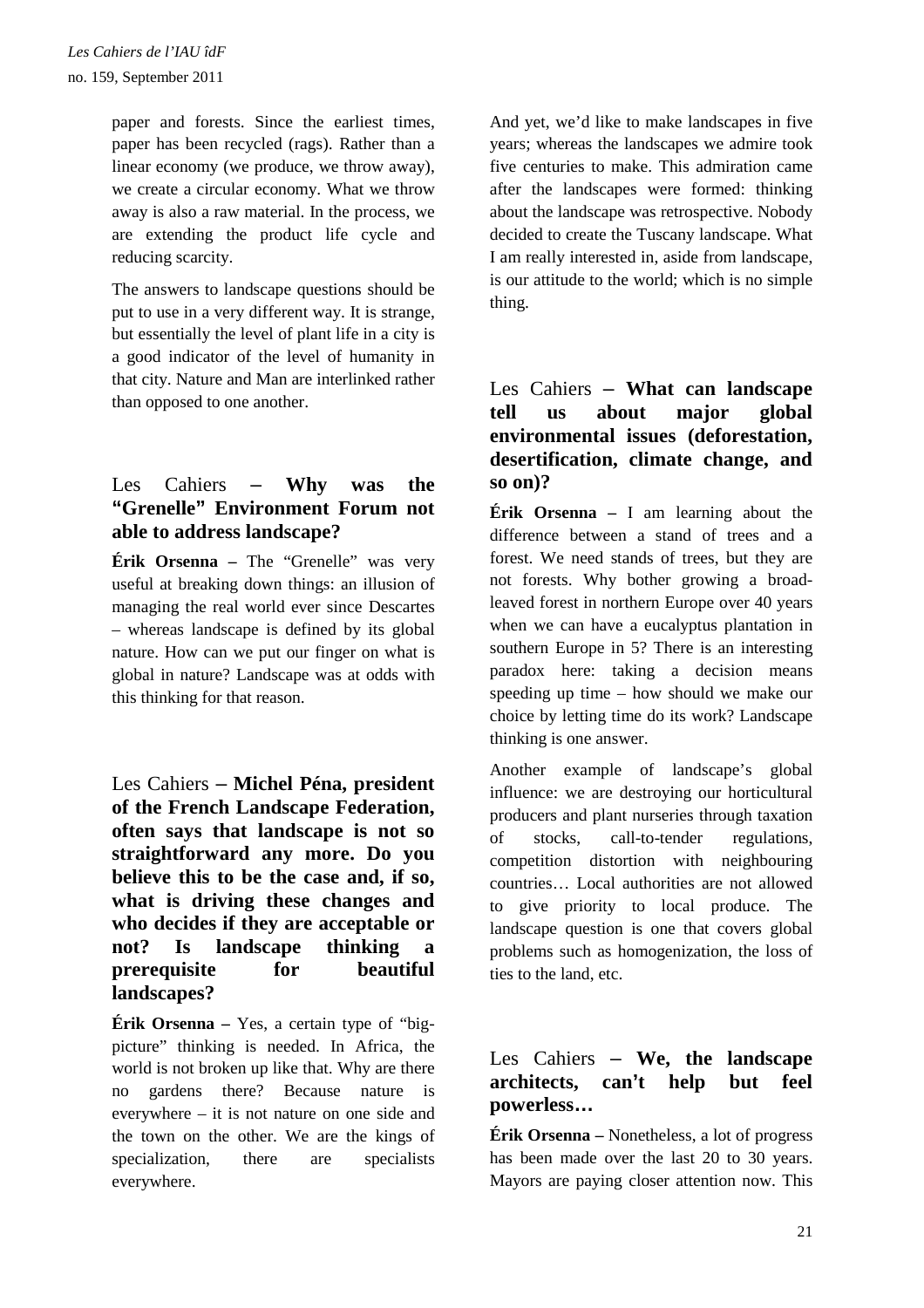revival started with architecture with landscape a little slow to follow. Every park is a landscape… France is slowly but surely catching up. We can't see it yet but the new gardens are still youngsters with their whole life ahead of them. You know, even landscape designers have trouble with time!

### Les Cahiers – **Can landscape improve our lives? And, if so, how?**

**Érik Orsenna** – Of course – it improves the standard of living, the quality of life and the reasons to live. There is a very simple reason: plants are an irreplaceable partner, just like living beings that cannot live without other living beings. Humans need life and need to communicate with life and other living beings.

Along with horticultural and landscape specialists, we are researching the effects of new living conditions on health. Allergy problems are ever-present and exacerbated by pollution. But to remove all allergies would mean getting rid of pollen and plants in the process. There are two things I find amazing in our civilisation: our inability to deal with time and risk.

#### **Biographical references**

Orsenna Erik, *L'Avenir de l'eau : Petit précis de mondialisation*, II, Fayard, 2008.

Orsenna Erik, *Voyage aux pays du coton : Petit précis de mondialisation*, Le Livre de Poche, 2007.

Orsenna Erik, *Portrait d'un homme heureux : André Le Nôtre* (1613-1700), Fayard, 2000.

Barrault Robert et Weber Jacques, *La vie, quelle entreprise ! Pour une révolution écologique de l'économie*, Éditions du Seuil, 2010.

Forum pour de nouveaux indicateurs de richesse (FAIR), « La richesse autrement », *Alternatives Économiques*, Poche, no. 48, March 2011.

Val'hor, the landscape specialists (horticulture and landscape joint-trade initiative): http://www.valhor.com/

European Landscape Conference: http://www.assisespaysage.fr/assises-paysage-2011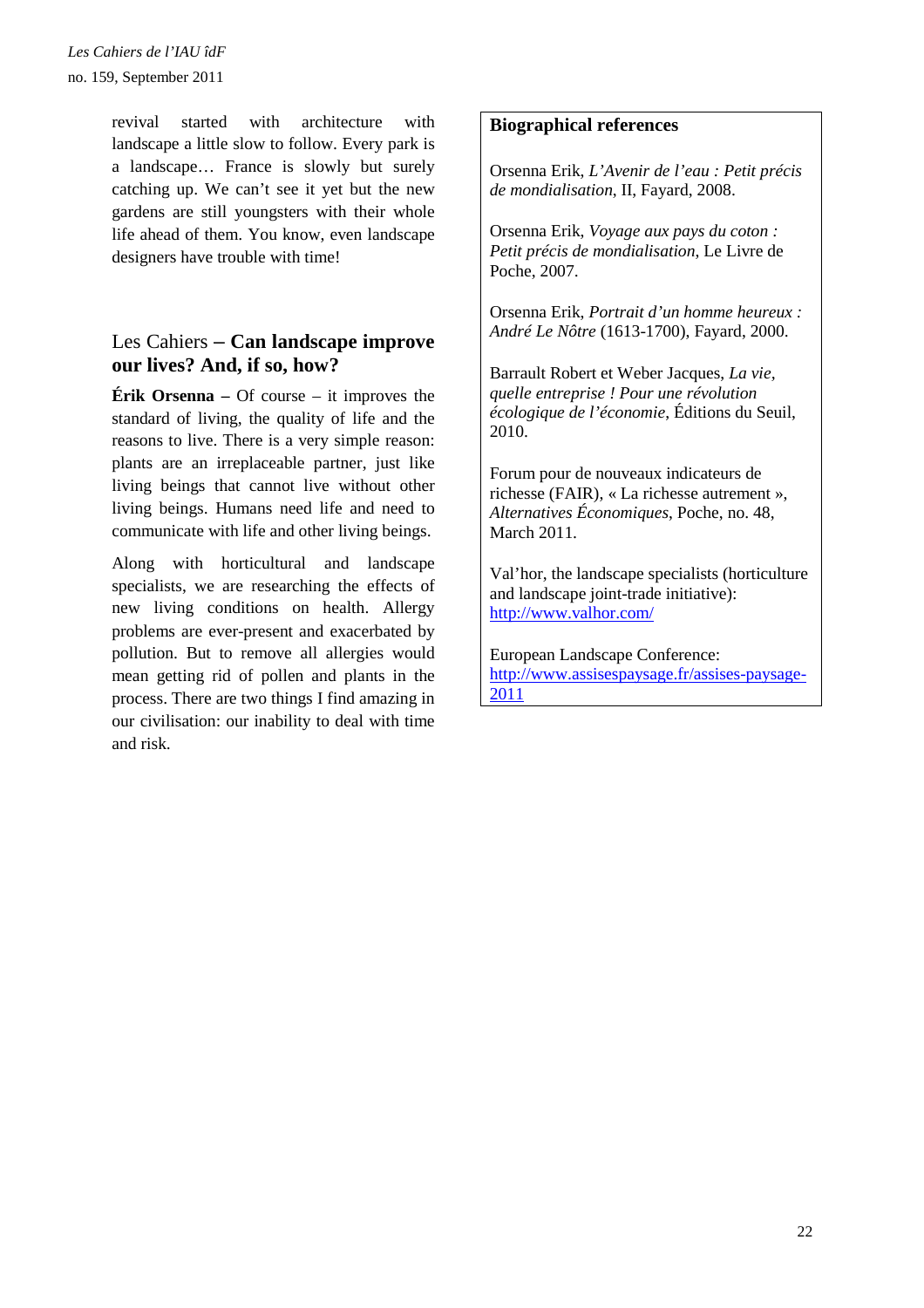# **Architects and landscape architects in the classroom**

#### **Anne Gaillard Violaine Pécot**

Val-de-Marne CAUE (Council for Architecture, Urban Planning and the Environment)

**Thanks to partnerships between specialists from the architecture, landscape and education fields, an initiative was launched in 1999 by the Val-de-Marne CAUE to give children a greater understanding of their environment.** 

For thirty years now, the Councils for Architecture, Urban Planning and the Environment (CAUEs) have been coming to schools to educate young people about architecture, urban planning and the environment, in line with their responsibilities as defined by the 1977 Act.

## **The educational role of CAUEs**

Taking possession of the city of today to better imagine the city of tomorrow – this is the important message to pass on to children, so that much later on they too can be wellinformed participants. To understand and respect the ever-changing environment, some key concepts need to be put across.

With this in mind, the CAUE 94 launched an initiative twelve years ago (1999) with the participation regional and departmental services of the ministry of Education (Rectorat de Créteil, Inspection académique du department). "Architects and landscape architects in the classroom" was designed to educate children from year 1 of primary school to the last year of secondary school. The idea is to put practicing architects and landscape architects in contact with teachers who would like them to come to their classroom, for a one-off visit, a joint work on a project of the class, a neighbourhood visit and so on. It is a chance for the specialists involved to exchange ideas on the different ways of "experiencing the city" and to interact with their future users. Today, around 150 private-practice architects and landscape architects from Val-de-Marne and Paris East end have answered the CAUE's call. They have volunteered to give their time free of charge in a school (primary or secondary).

The landscape architects can contribute in various ways, depending on the teacher's needs: some give a presentation on their field of expertise, others give children their first taste of gardening or botany and some assist in a project to create a garden on part of the school grounds. Their main objective however is to teach children to consider, observe and decipher landscapes and to understand the issues at stake. There are also several teaching aids that can be used to facilitate the learning process.

### **"A garden in my hand": a fun and creative experience**

The CAUE 94 chose to set up an initiative with the help of landscape artist Anne-Sophie Perrot-Nani. The result was fun and educational workshops called "A garden in my hand". Going for walks, learning how to look, analysing and deciphering what our eyes can see, making things from what we can find, using what we see to imagine and dream – these are the goals of the workshops. All are designed around the same principle and are set in an existing park or garden. The workshops differ depending on the location, as they try to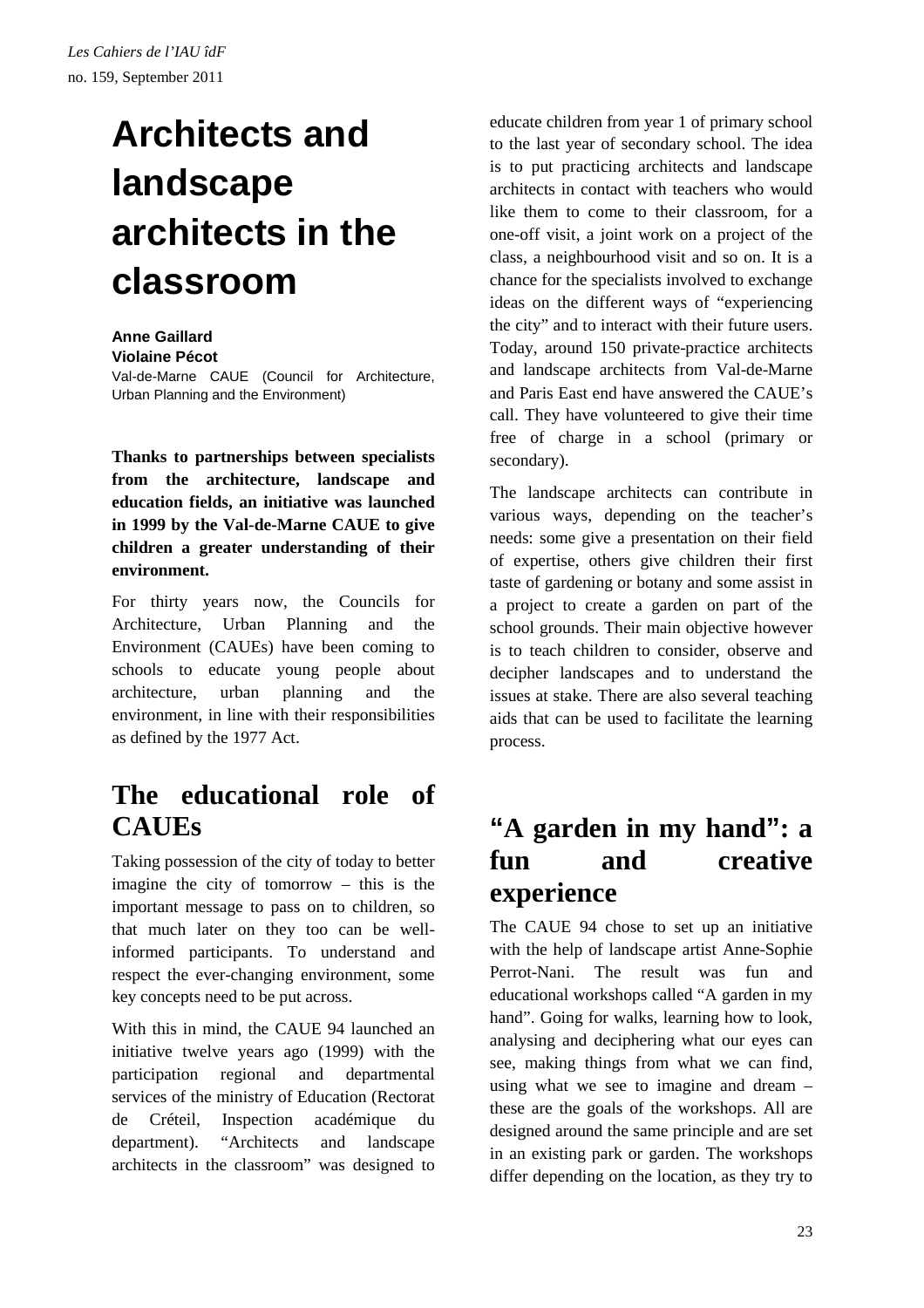reveal the individual characteristics of each landscape's site and formation.

The first stage of the session consists of a guided tour of the park or garden. The children are asked to collect various items (fallen branches, pine cones, bark, etc.) while showing respect for the plants and other people of course. Next, back in the classroom or at a materials library set up and provided for the project, the children are free to create miniature worlds, express their own vision of things by building "models" of gardens, parks, nature areas or parts of the town. These can be imaginary or real and are inspired by the walk in the park and the treasures they collected. Once all the designs have been photographed for a future exhibition at the school, the participants leave for home with their "gardens in their hands".

Every year in the Val-de-Marne department, 60-80 classes are able to benefit from the work of the specialists (visit, presentation, workshop, photography work, building models, etc.). Even if the operation is quite limited in scale, it is always a big hit with the children. In addition to learning more about the environment, it gives children their first view of the work environment.

In 2011, a partnership was set up with the regional chamber of architects (Ordre des architectes en Île-de-France) and the regional services of the ministry of Education (Académies de Paris et de Créteil). The Seine-Saint-Denis, Paris and Seine-et-Marne CAUEs have joined that of the Val-de-Marne and are already taking part in the initiative. It is hoped that this region-wide development will allow inspiring the interest and curiosity of many young students.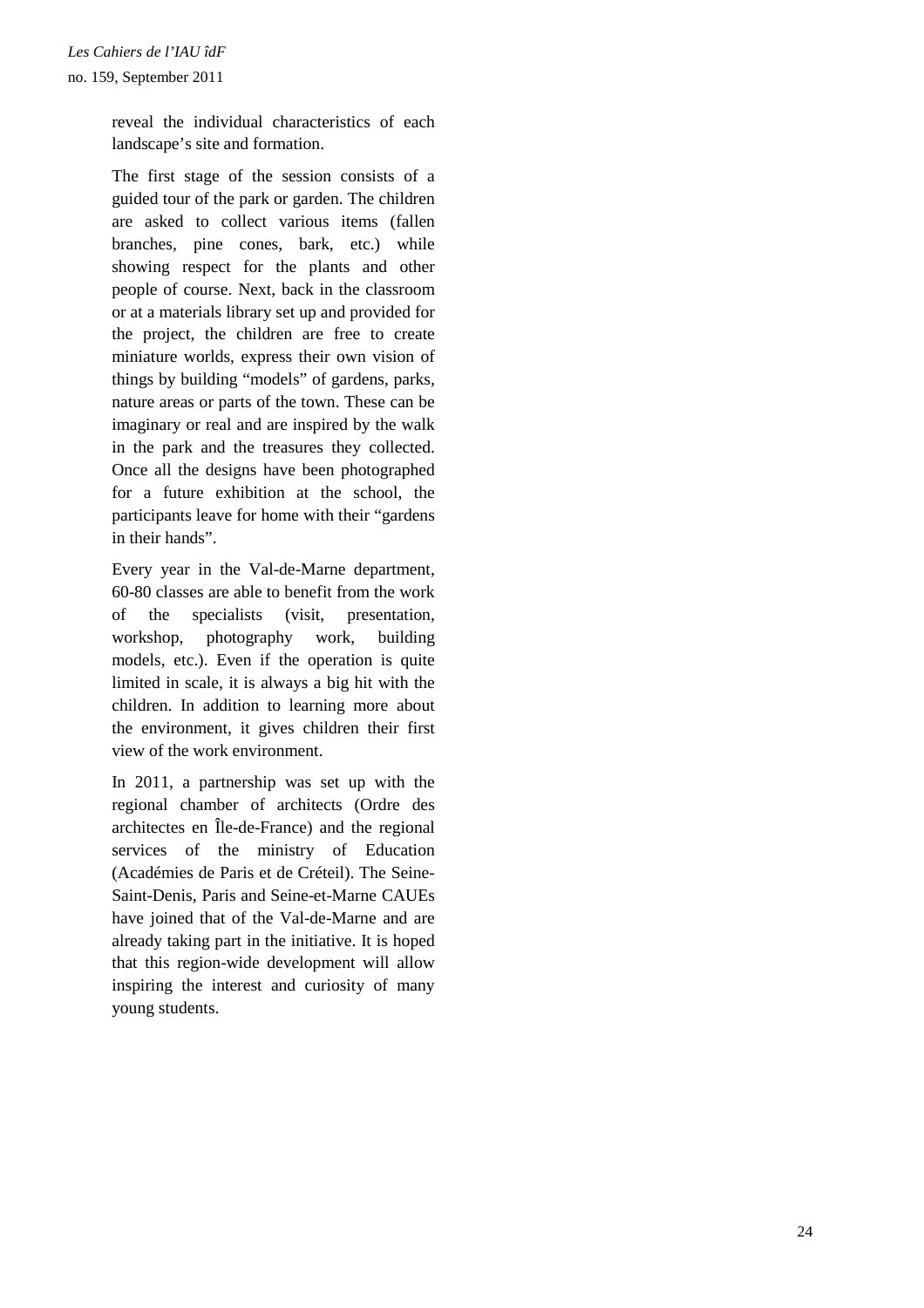# **The sociotopes and landscape of inhabitants**

**Alexander Ståhle<sup>19</sup>** Spacescape Agency

**By using the sociotope method to more clearly understand the needs of present and future inhabitants, Stockholm's new Park program encourages a highly dynamic approach addressing both the "green structure" and the urban landscape, a method typical of the Swedish capital.** 

Stockholm is considered one of the most attractive metropolitan areas in Europe. The main challenge facing urban planners is to develop along the same lines while maintaining the city's beauty. This challenge is tackled differently at each of the planning stages and the results vary accordingly. At regional level (2 million inhabitants), the regional plan (2001) identifies development lines and a solid green structure based around green urban motorways linking the city-centre with the outlying countryside. However, this urban motorway concept is clearly at odds with the motorway projects outlined in the regional plan. At city level (800,000 inhabitants), the Stockholm city plan (2010) provides for the "building of a pedestrian city towards the centre" under the slogan of "the walking city". This would be achieved by reclaiming urban wasteland and establishing transport links near the city-centre. The traditional urban landscape would be maximised and the existing "green structure" preserved. But the plan says nothing of how

 $\overline{a}$ 

this structure might evolve alongside the urban fabric. Finally, in terms of the islands or undeveloped sites, detailed plans were drawn up by developers, but without any real understanding of inhabitants' wishes and practical concerns.

What is missing in today's urban planning is a tie-up between the city and local levels, as well as constructive dialogue between urban planning stakeholders and inhabitants, especially on the green structure. To address this issue, the city of Stockholm outlined new proposals in its recent *Parkprogram* (2011) designed to take better account of inhabitants and based around the idea of "sociotopes". The sociotope map was the fruit of dialogue with inhabitants and focuses on the urban planning of city districts, both from a city and local standpoint.

## **Creating and using the sociotope map**

The sociotope concept was invented by my colleague Anders Sandberg and me at the City of Stockholm Department of Strategic Planning, inspired by the more familiar "biotope" idea. We define a sociotope as "an open space with a specific life world in a given cultural environment" – in this case, that of the inhabitants of Stockholm. The sociotope map of a city district reflects the usage of open spaces in daily life: "green", "grey" or "blue". It is drawn up as follows.

Firstly, the open spaces larger than 0.5ha are defined and designated based on simple categories such as parks, squares, nature, riverbanks, quays, etc.

Secondly, industry specialists (landscape architects) evaluate the open spaces through observation and in line with the protocols developed by national and international research and evaluation work on open spaces.

<sup>&</sup>lt;sup>19</sup> Alexander Ståhle is a Landscape architect with a doctorate in Urban planning and is the director of the Spacescape agency.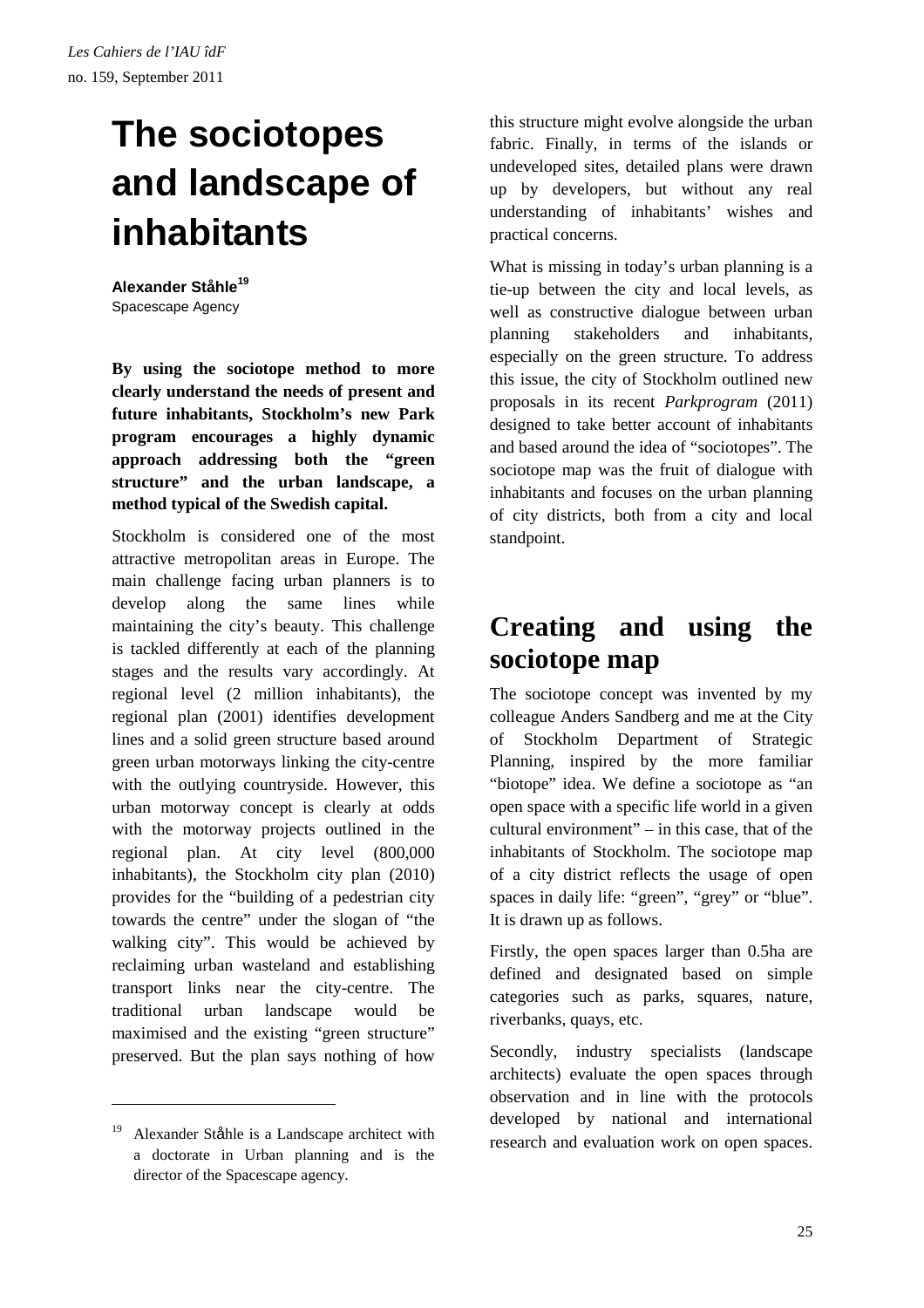Experts such as park and garden historians are also called upon.

Thirdly, the inhabitants are invited to evaluate their open spaces and have their say on the sociotope map through several rounds of discussion chaired by officials from each city district. Feedback on the value that open spaces represent for inhabitants is collected via short questionnaires on their "favourite outdoor areas". The surveys are distributed to parents and staff at crèches and nursery schools, published in the local press or on the city district's website. Feedback is also collected using focus-groups and interviews with young people, adults and the elderly. Maria Nordström, an environmental psychologist from the University of Stockholm, drew up the questionnaires and interview guides. Since 1996, the City of Stockholm has carried out around twenty such surveys on the usage and qualities of green spaces. They have confirmed how important parks and nature are to inhabitants and to the attractiveness of Stockholm by extension.

Fourthly, the information collected from this dialogue is combined with that observed by the specialists. Twenty standard qualities or "sociotope values" are identified and these are deliberately expressed in everyday language (play, picnic, peace and quiet, swimming, etc.) to serve as a common base for both development stakeholders and inhabitants. Next, each space is inserted into the sociotope map with its specific combination of values. This georeferenced map can now by used in the green structure research of various urban planning projects.

## **Accepting that it is impossible to preserve everything**

A city's attractiveness creates urban pressure on open spaces. The most frequent response to this pressure is to preserve the open space, which reflects the degree of importance attached to such places. However, it is neither possible nor desirable to preserve "everything" in a city, as it is constantly evolving. Urban renewal and extension projects must take into account the quality of existing or future open spaces near the development site, just as at city-district level. Development stakeholders (urban planners, landscape designers, etc.) must view open spaces as areas liable to be changed, moved or redeveloped. By modifying and widening the green structure as new roads and buildings are built, the urban environment can gain in quality even if there are fewer open spaces. The goal is create a high-quality city that offers varied environments for varied ways of living. Proximity to open spaces is a major plus for new buildings. In return, if the buildings are well located, they can shield these open spaces from traffic noise. Furthermore, the open spaces of city centres can be a solution to the urban sprawl affecting many European cities.

Stockholm's Park program outlines a development strategy and policy for open spaces partly based on the sociotope map and are designed to be used as an integrated development and urban planning mechanism. Through dynamic, qualitative and quantitative guidelines, it seeks to promote an ideal park offering, but also sustainable management and a real "park culture".

The qualitative guidelines are derived from the sociotope map, in other words from dialogue with the inhabitants about the value of Stockholm's open spaces, making them well suited to the needs of the city:

- − less than 200m away: green haven, games, calm and relaxation, sunbathing, walking;
- less than 500m away: flowers, community life, picnic, ball games;
- less than 1km away: swimming, agriculture, events, fishing, toboggan, iceskating, forest, history, viewing point, water activities, wildlife.